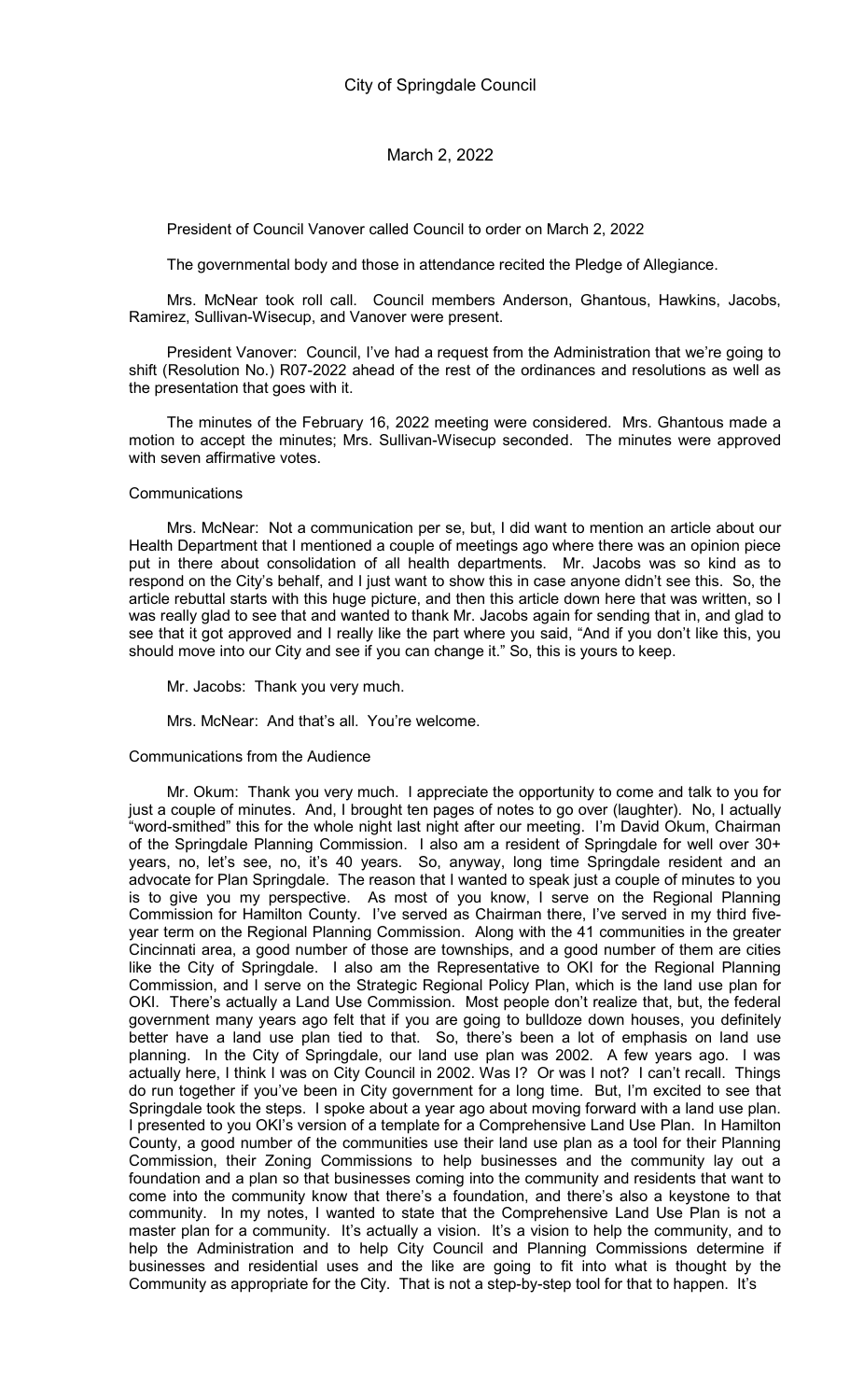Mr. Okum (continued): basically a consistency. And, Hamilton County, I'm going to speak just a couple of minutes about consistency because it's really important when you think about Comprehensive Land Use Plans and how they're applied by the other people because we're the City of Springdale, and quite frequently, we end up as an island unto ourselves. We don't realize what's happening in the other communities around us, so, I can speak to that because of my service on the Regional Planning Commission and, in that particular case, it's required that; it's not required, but, it's very strongly encouraged, that a community have a Comprehensive Land Use Plan. And, Green Township, and Anderson Township, very vibrant communities, have used those as a great tool to encourage development in their community. It's not a deterrent; it's an encouragement, so, it helps people wishing to locate there understand that the vision that the community has. But, at the Regional Planning Commission level, we have a different task. We're not a "yes" and "no" commission; we're an advisory commission to the townships, and the townships basically take action on recommendations. And, when they approve a Comprehensive Land Use Plan in a township, that Comprehensive Land Use Plan is evaluated by staff and the Planning Commission staff people down in Hamilton County. And, the purpose is to find out if that project or that plan is consistent with the Comprehensive Land Use Plan. Now, a Comprehensive Land Use Plan can be a lot of different things. And, every community structures it the way they want it to be structured. It doesn't have to be specifically this, this, and this. But, it is actually a tool at Regional Planning Commission because frankly, if a plan comes before us, and it's not consistent with Green Township's Comprehensive Land Use Plan, believe it or not, that plan doesn't go before the Planning Commission any further. It stops right there. I don't believe that that's really the spirit of it; I don't think that encourages the development, but, on the other hand, it's the rules of the Regional Planning Commission. So, when a plan comes before the Regional Planning Commission, and if it's not consistent with the Comprehensive Plan, or it can't achieve a consistency with that Comprehensive Plan, we don't even hear the case; it goes back to the township; township acts on it and makes a decision. But, they know going in that they did not get an affirmative or a denial vote from the Regional Planning Commission. In the City of Springdale, I don't think our Planning Commission is structured that way. It's not in our rules, but it can be a tool for us at Planning Commission. And, we want the Comprehensive Plan to be vibrant and to be evolved, and it's going to change over time. It took from 2002 until now to get a new Comprehensive Land Use Plan. Typically, it's not that way. In Kentucky, by law, the communities are required every five years to redo their Comprehensive Land Use Plan. Required. Many communities do it every other year. They feel that keeping their Comprehensive Plan current with the needs and the desires of the Community, as a vision, then it's better for their communities. Now we've seen what's happening in Kentucky. Kentucky is doing a pretty good job. Their planning is a lot different than our planning. But, at our Planning Commission, I feel that, as Chairman, I think it is going to be a tool. It's going to evolve, and we're going to get presentations to us and staff, I've requested that staff comment once we have a Comprehensive Plan approved that they comment whether the application coming before the Commission is going to be consistent with the Comprehensive Plan. Or, it can be accomplished what the plan is. Because, Planning Commission is seven people sitting there with all different opinions, different backgrounds, different exposures to their life, and they all have different ideas, but, really if you don't have a guide, or a foundation for your decisions, then you really don't have a lot of ways to go. You've got the Zoning Code, and you've got the Comprehensive Plan. It's two tools, that, I think, that are going to be valuable to the Community and certainly, I mean, I'm excited about it, as you can well tell, because it's so, so, good for the City of Springdale. Now, let me tell you one other thing that's really, really important. You all know that I just told you that I serve on OKI's Strategic Regional Policy Plan, and I'm on the Executive Committee for OKI. There's also a scoring system at OKI. Every development; every road project; every sidewalk project; every bike project that goes through federal funding is scored. And do you know what one of those scoring items is? Comprehensive Land Use Plan in that community. Now, I'm not going to say that Green Township has an "upper" on us. I'm not going to say that Anderson Township has an "upperhand" on us, but that's one point we don't have at this point. So, if that is brought to bear, it's good for us as a City, financially. Now, does it mean we're going to score best on everything? No. There's no way of knowing how it's ultimately going to be done, but the OKI Executive Committee in their decision-making, the recommendations are scaled based upon those points. That point scale is how it's structured. So, if we don't have this one extra point, we could be put down at the bottom of the list, so, that being said, I think it's great that we're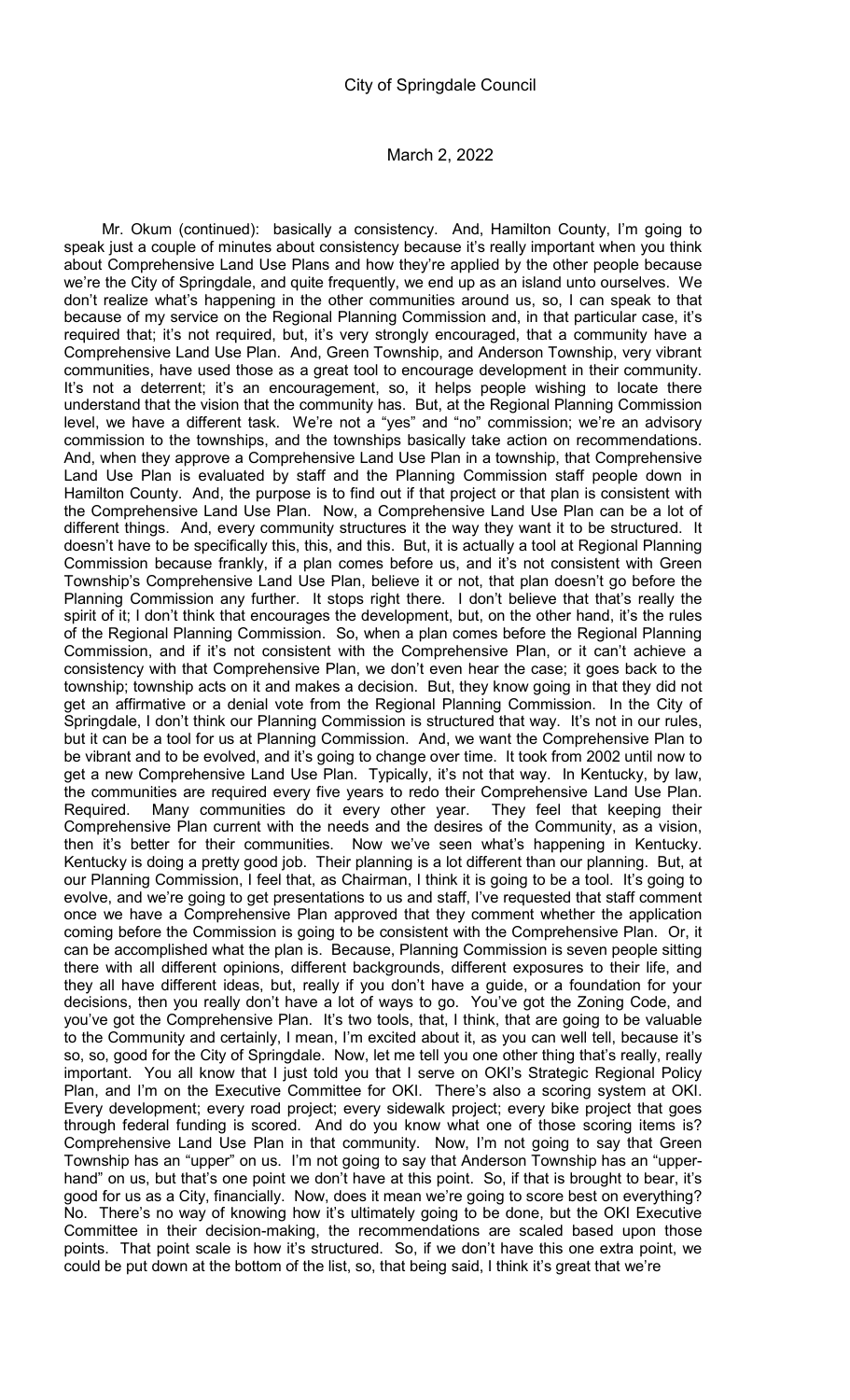Mr. Okum (continued): finally getting it here. I did want to speak to you and tell you that I am excited about it. Everybody knows Dave Okum is a "word-smith nut". When the Zoning Code was redone, they kept me away from the Zoning Code because I knew I would drive them nuts. Elizabeth Fields said, "Dave, I can't answer any more of your questions." Because I "word-smithed" it to death. And it's because I've been involved in Springdale for so long, and I've been involved in Zoning for so long, I'm part of that. And, I understand it a lot better than a lot of people do. But, on the other hand, I wasn't going to "word-smith" this document. This document is not for "word-smithing". This document is just the foundation. It's the building block for the Community. So, I'm encouraging you, when you do consider this this evening, please vote affirmative. Planning Commission did vote last night. We were a 7-0 vote in favor of this, and I think they're as excited about it as I am. Anybody have any questions for me? Thank you very much.

President Vanover: Thanks David (Okum). Floor is still open. Anybody else like to address Council for any reason? (None)

#### Ordinances and Resolutions

Resolution No. R07-2022 A RESOLUTION ADOPTING A COMPREHENSIVE PLAN FOR THE CITY OF SPRINGDALE

Mr. Kuchta: Mr. President, Councilmembers, thank you. Thank you Mr. Okum for your kind words. I don't have any more of an introduction that I can provide beyond what Mr. Okum has already said. We're very excited about this and we think it is a good foundation and we're already moving forward with some of the suggestions and recommendations of additional things to be done in this plan. So, it is going to be a living document and we are using it as kind of guide on what we should be doing next, and without further ado, I'm going to introduce Ms. Liz Fields to provide the presentation of the plan. Thank you.

Ms. Fields: Thank you. It's great to see you all and be back here again. I feel like we're just "dejavuing" all over again, but, with a new group of people. So, for, I wanted to start out again by saying, "Thank you" from McBride Dale Clarion that we have had a long-standing relationship with the City. We've been pleased to be your Staff Planner, to write up the Zoning Code, and now to do the Comprehensive Plan, and that's just in my tenure with the firm and I know you've done a lot before that as well. So, for the past; about a year, we've been working on the update to the Comprehensive Plan and this document is as, and I feel like it's been said multiple times already tonight, is an aspirational vision for the community moving forward. This vision was created with feedback from the public, feedback from staff, and review of staff, and it was guided by our two Committees. We had an Executive Steering Committee that was made up of senior staff and elected officials, and then also an Advisory Committee that also included City stakeholders along with staff and other City Board and Commission members. Those two groups really did help dig into the details of the plan to make sure that as we were drafting, we were on the right track; we were hitting our marks as we went forward. The plan itself is really structured our main themes and those are the chapters of the plan; Economic Vitality, Housing, Transportation and Connectivity, Parks and Recreation, and Land Use. Those themes were developed in conversations with those committees and that was kind of a group decision that those were the themes that we should focus on with this plan.

The planning process was done over three-phases. The first phase was really focused on us listening and understanding what was important in the Community; what people, what the residents like, what they don't like, what they want to see moving forward. Really us just kind of digging into where are we at and where does the Community want to go. Moving forward through the Plan Framework, we started digging into those topic in more detail. We started digging into, "Alright, we know transportation is an issue, but, what's going on, and where do we want to go." We had surveys at both Phase One and Phase Two to kind of dig in and get more input on those topics. We kind of wrapped up in that Plan Framework the kind of the draft vision and content, and then in the drafting phase, we put it all together into the document that you have before you tonight. For public engagement, we did have to change a little bit from our original ideas on how we typically like to engage the public with these kinds of processes. Doing a Comprehensive Plan process during the pandemic is not easy, but, I feel like we did a really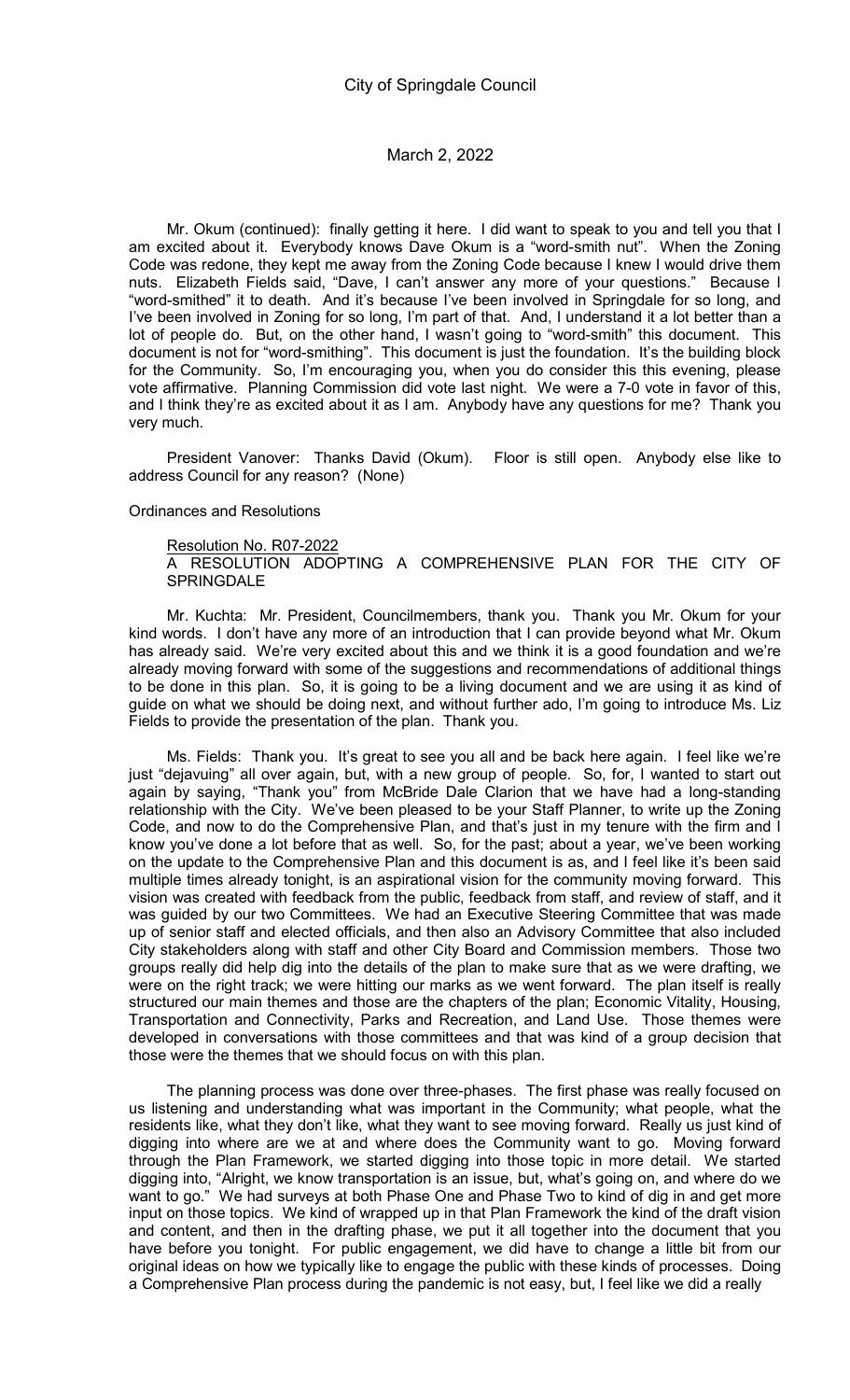Ms. Fields (continued): good job, and our best effort to try and gain feedback from as much of the Springdale population as we could. We had those first two rounds of on-line surveys that were publicized through obviously the City website, and all the social media networks. There was also boards and there was boards set up in the Community Center with a qr code scanner to take you to the survey, so, that was up for a long period of time. There was also, I believe you did qr codes in the "drive-thrus" too right?

Mr. Kuchta: A couple of restaurants; right.

Ms. Fields: So, we tried to get into the local restaurants, but, again, we can't go door-todoor, we can't do everything, but we did do our best effort trying to reach as many people as we could. And, in the end, we had over 1,144 survey responses to those two rounds of surveys, which is a fantastic response for this kind of comprehensive planning effort. After doing our research and analysis, getting into this feedback, talking with the Committees, these were kind of the key challenges that arose and really are where the focus of a lot of the chapters and the priorities within them; the economy, how is our Community going to be connected, what is our regional identity, what does our residential neighborhoods look like? Those really are the key challenges that are kind of interlaced throughout each chapter and addressed in multiple ways.

So, we're going to walk through kind of the highlights of each of the chapters to give you a sense of what each chapter is about. The Economic Vitality chapter was really focused around how is Springdale going to continue to be successful moving into the future and how can Springdale achieve that regional destination that it maybe once had, but maybe is not as strong anymore. You know, we are at a really interesting time in terms of economic development. The impacts from the pandemic are changing how people are working, how they're living, how they're shopping, how they're eating, and really none of us know how that's going to change or not change in the next five to ten years. All we can do is kind of look at what the trends are and really it's clear that people are going to leave their house for experiences. People still want to gather, they want to meet; they want to do things. It's probably not as common that you're just going to leave and if you just need to get a few things at the store, you may buy those on Amazon, you may get them somewhere else. But, if you can give people an experience, that's going to get them out of their house; get them shopping, get them eating in your restaurants. And, really that is focused around the possibilities around the Tri-County Mall and that site, and it's very exciting that we're seeing some of those visions possibly coming to life much sooner than we thought when we started this process.

For Housing, Springdale has a great housing stock, but, we want to focus on how that housing stock can remain competitive and address the needs of a diverse population. We want to have housing options for any person; regardless of their stage in life. You want to capture and have attractive housing for people right out of school, for young families, for young couples, for families growing up through the school districts, for those empty nesters. You want to have a variety of options of styles and sizes and price points so that as people age, and their preferences change, you still have a place in Springdale where they can live. That has a huge thing that we've dealt with a lot of communities on if we have some of these housing options, but we don't have them all, and how can we keep our people if they want to stay here; let's give them an option to stay here. So, around that, the housing stay here; let's give them an option to stay here. recommendations in the existing neighborhoods are much more "let's preserve, let's enhance, let's rehabilitate, let's make that existing housing stock stronger". Then, let's think of creative ways to infill new housing in our office areas and in our retail areas to create more dynamic mixed use areas, and you'll see that kind of playing out in the recommendations with the regional mixed-use district.

For Transportation and Connectivity, we did look at the existing transportation network, your existing road network, your existing sidewalks, your existing, basically, bike infrastructure, the lack of bike infrastructure, and then looked at the survey responses of what people wanted, and it was very clear that people wanted more options for getting around the City, and not just their car. How can we get people from their residential neighborhoods to the Rec Center, to City facilities, to shopping areas, to restaurants, and that's going to be even more important as Tri-County redevelops, and then that development spurs new development, and new housing, and new things. How can we make sure that as this new development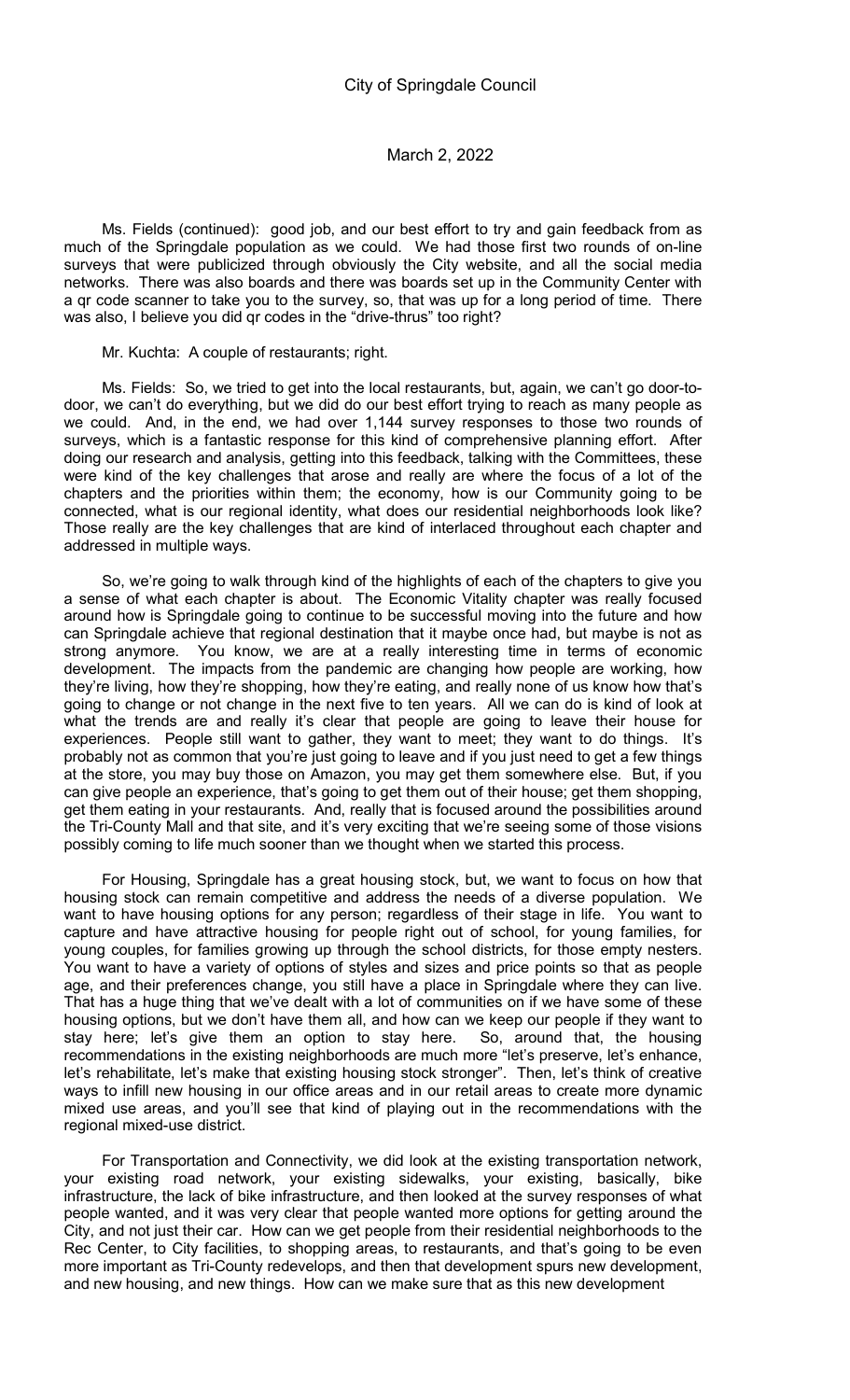Ms. Fields (continued): happens we build in that connectivity and not just addressing those new people, but how do we get our people in existing neighborhoods to the places where they want to go. So, that is kind of the main focus of the transportation and connectivity.

For Parks and Recreation, we looked at the existing parks and recreation facilities and we had specific survey questions around what the community desires were for the Community Center, for a new pool, what amenities, what classes they want, and we have a lot of feedback that the community wanted expanded recreation opportunities, and upgraded facilities. That is obviously in front of you also with this Tri County project, so that's just a really exciting opportunity to bring a lot of the kind of ideas that the Community brought forward to life in a faster way than a lot of people are expecting.

So, last we're going to wrap up with Future Lane Use in the Land Use section. This Future Land Use Map is probably the most critical part of this whole document, and really is the piece that gets used the most in a Comprehensive Plan. When a new development comes to town, or rezoning is proposed, Staff will look at this plan and we hope that the Commission and Council will too, to understand does that development match the recommendations for the future land use recommendation. So, for this map, we have these different land use categories highlighted on the map. We're going to get into them each on a little bit of a high level.

So, we have three residential categories; our Single Family Residential Neighborhood is that light yellow on the map. That is, essentially, the City's existing single-family neighborhoods. The theme for that district is preserve, protect, enhance, rehabilitate, renovate. But, it's going to stay single-family neighborhoods. The Mixed Residential Neighborhoods are the areas of the City currently that are basically denser than single-family. It's where you have existing townhomes, multi-family, senior living, multi, I already said that, those uses. So, it really highlights where those mixture of kind of a mixture of density residential uses are. It doesn't really expand into new areas because we want, if new multi-family comes to town, we want to try and steer that to the mixed-use, the regional mixed-use area that we're going to talk about in a second. Then the Transitional Residential Neighborhood is designed to kind of highlight some specific neighborhoods in Springdale that are struggling, are seeing a lot of rental, which has seen a lot of issues with property maintenance, and there are issue where we want to make sure that we're watching those areas and helping to promote rehabilitation and renovations. To make sure that those neighborhoods don't go further downhill that we can raise them up and make them competitive and attractive places for people to be moving forward. We have these two mixed-use districts; the Neighborhood Mixed Use District is centered around Route 4, and is focused on really those neighborhood scale uses. Your one to two story buildings, your small restaurants, your small offices, your service uses, your dry cleaners, those kinds of amenities and places that the neighborhood needs on a regular basis. We want those uses to focus along in this Neighborhood Mixed Use category, but we also want to see when new development comes, that it's held to a higher standard. That your buildings are nicer, that their including more landscaping, better sidewalks and connectivity that we're including and implementing a lot of these recommendations in new development as it happens.

Then the Regional Mixed Use Center is the biggest land use category on the map. The land use category encompasses your current Tri-County Mall and the commercial land that surrounds it, in addition to the City's office complex. This was a very strategic decision that was made in discussion with our advisory committees, and it was done to allow the City a lot of flexibility moving forward. We don't know what the future is for retail and office; those are the two most volatile markets right now. And, so, it's important that we have that flexibility built in so if the office market has a comeback, we have land that's appropriate for that; we have room for it, we want to see it. But, if it doesn't, and more land wants to be converted to housing, or we need to see senior living brought in, or we need to see, I don't know, a different use, we want to have that flexibility, but also ensuring as with the other mixed use district that developments are held to a high design standard; that they're done in the right way, that we're improving the quality of development as well when we get new development in this district.

Then, to wrap up, we have our Industrial Mix District. This is really the City's existing industrial districts and this is much more of a "preserve protect" and continue to be an economic driver and resource for the City. We still want industrial land. It's appropriate in this area. And then, lastly, our Public/Institutional/Open Space District that is really focused on those uses. It's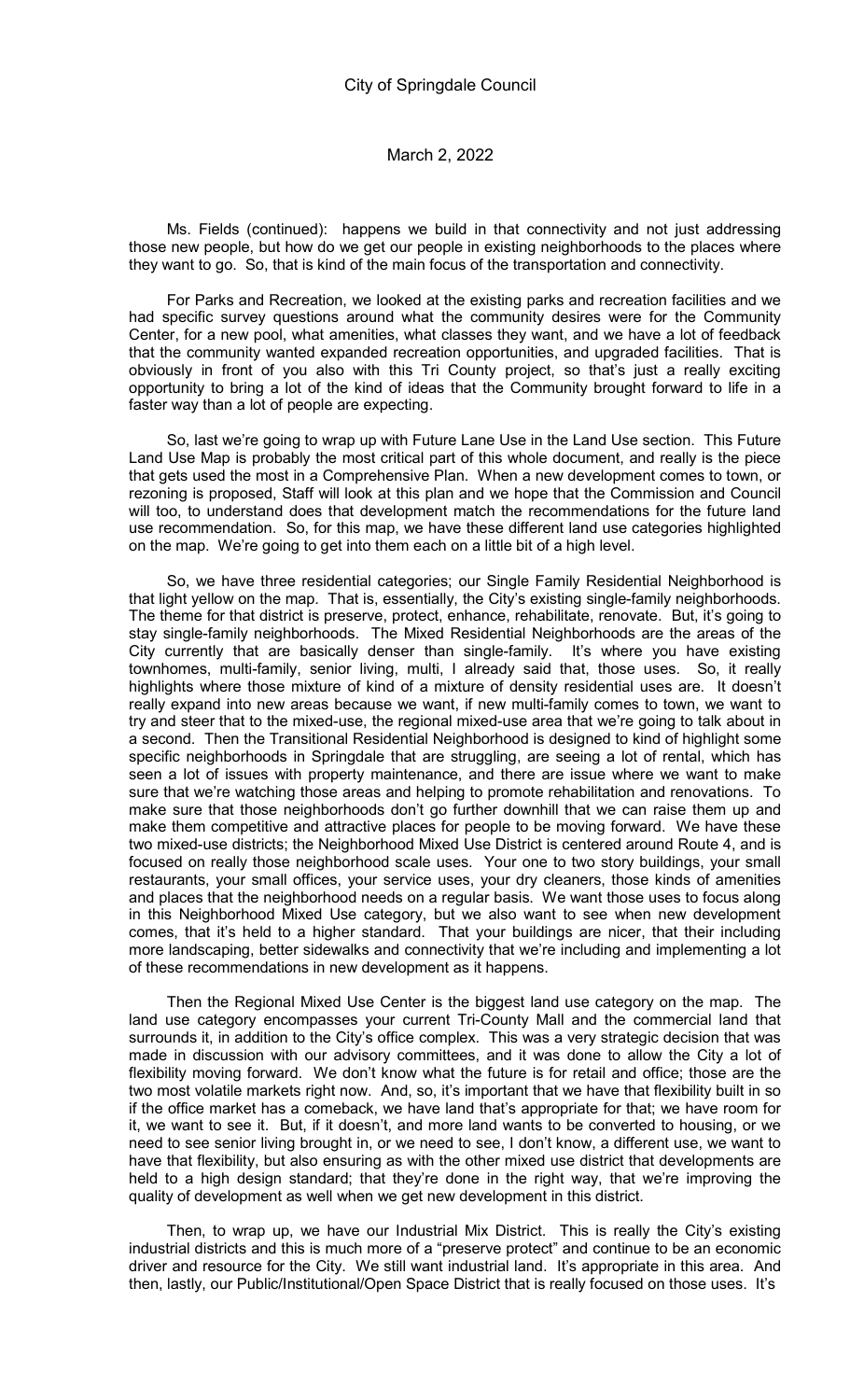Ms. Fields (continued): pretty straightforward. The only thing to note is on the map, we have a hatched line on some of the green parcels. That's to indicate the difference between public and privately-owned public institutional uses, so, we have the cemetery, and the golf course, which are privately-owned, comparing that to the City facilities, and the school district facilities, which are publicly-owned. It's more, I think, it was a helpful thing for the committees to see. I'm not sure how much the general public will need to know that difference, but, it is nice to have that difference identified in it.

So, what's next? As, what's been talked about, especially with what Mr. (Dave) Okum talked about, a plan should not sit on a shelf. You didn't spend all the money hiring us and the year plus that it took to write this plan for it to not do anything and have it not go anywhere. So, the plan does include implementation action items. This is a good starting point for the City to look at. Alright, what do we need to do to implement the recommendations of the Plan? We do recommend that these implementation tables become more like work plans for the City. You want to kind of take them out of this plan and be able to update them on a yearly basis; cross off the things that you did. Some of these items may not be applicable in three years with things changing. Cross those off, add new ones as they're appropriate. So, these kinds of implementation guidelines don't have to stay a static item in the plan, and, it really shouldn't. They really should help guide transportation improvement funds. Your general fund recommendations, your hiring recommendations, all of those types of things; moving forward this would be a good thing to look at and to expand upon if necessary. So, with that, I'm wrapping up my presentation. I'm happy to get into any more details or answer any questions that you may have.

Mrs. Sullivan-Wisecup: First of all, I, obviously I was here last night for Planning (Commission), and, it was a 7-0 vote. We all were in the affirmative. This is, we all felt that this was a great, great plan to start with. There are several times, and Mr. (Dave) Okum and Mr. (Joe) Ramirez can attest to this, that we have sat in a Planning Commission meeting and we're talking about things coming in, or things moving in to Springdale and we've said, "Is this in the vein of what we want, of what that area of Springdale what we want to be in that area of Springdale. You know, when we're talking about zoning and different things like that, and I think that having this new plan; our last one was 20 years old. We're going off of old information and to have the new information I think is key. And, it is a great plan. A lot of work was done. Thank you so much for all of your hard work. Everybody who worked on this, it's awesome. I think, I encourage everyone up here to vote in the affirmative for this because, like I said, this is so valuable to all of us on the (Planning) Commission. This is something that has been needed for a very long time, and it's very, very valuable to all of us and I just really, really would like everyone to vote "yes" on this because it's very, very important for us to have. Thank you for all of your hard work.

#### Ms. Fields: You're welcome, and thank you.

Mr. Anderson: I agree there was clearly a great deal of work that went into this by a lot of people over a long period of time, over very challenging circumstances with the pandemic; especially since one of the main charges in a Comprehensive Plan, as Mr. (Dave) Okum said, is things that are thought of by the community, the vision the community has, and it's foundation. I do have to say that, from my perspective, I've always known a plan to be a shared vision that prescribes action or policies. And, I think that's in line with what you've described and what Mr. Okum described this Comprehensive Plan intent is. The challenge that I have with it isn't that there isn't valuable things in here. There is valuable information inside of here. The Land Use Plan is very useful for Planning (Commission) and BZA (Board of Zoning Appeals), and for Council. At recent meetings especially Tri-County, Merchant Street when they came in, I've asked those questions even while the work was in draft, "Does this fit in with what we see happening with the Comprehensive Plan?" So, I see the value in this, and I do agree that it's necessary. The challenge I have with this tonight is that there's really two areas where I struggle with. With the plan as it's presented, I feel like the community representation didn't come through as much as it needed to do. If you look at the actual data that's included, it is overwhelmingly, in certain segments of it, of our population, primarily middle-aged female, and white. Business engagement is very limited and targeted based on the information that was provided as the foundation element. If you look at the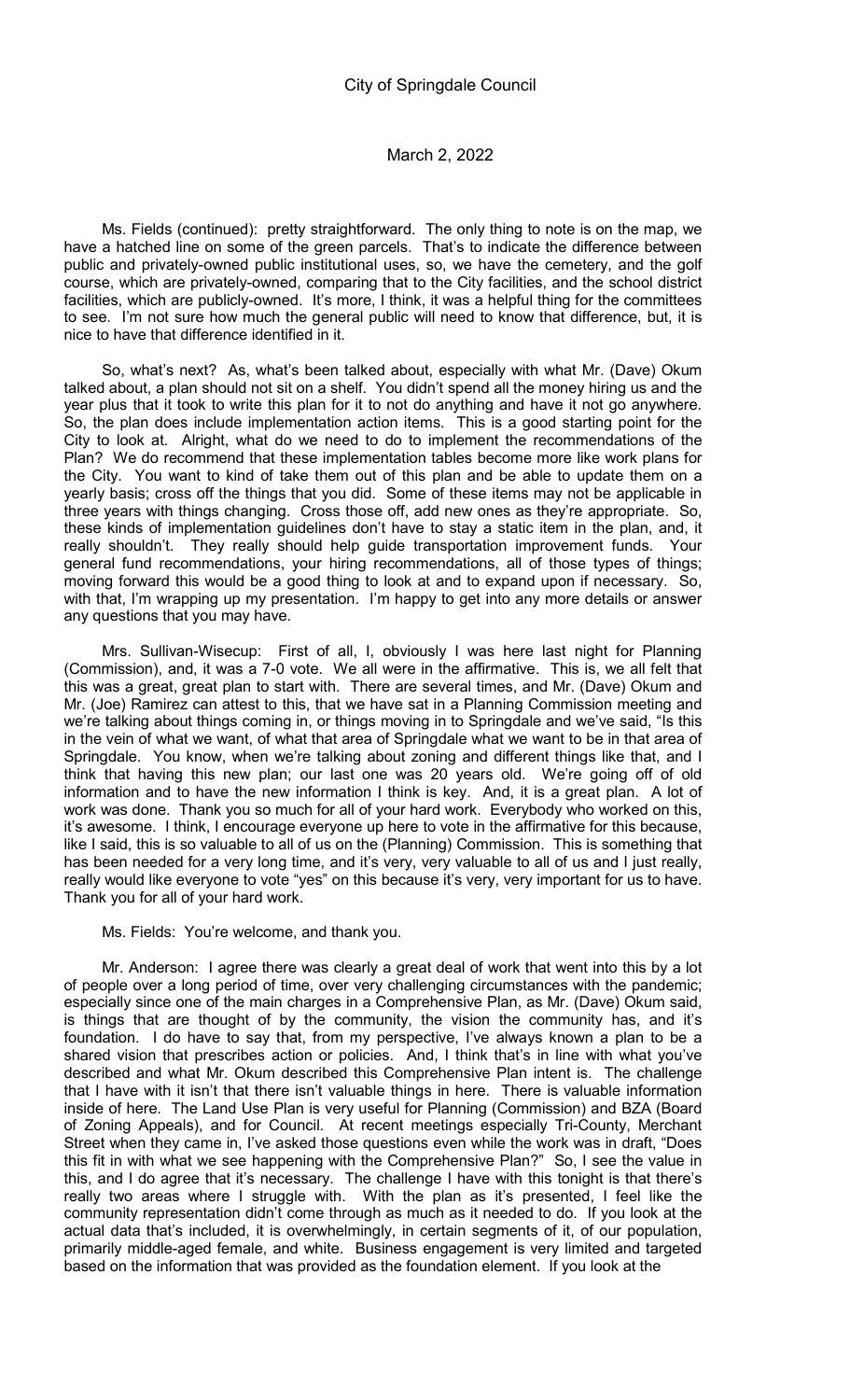Mr. Anderson (continued): business surveys, there was what 21 businesses that were targeted with surveys that were used as a foundation, out of over 1,100 business that we have in Springdale. Now, I understand surveys are just a piece of it, right? We have an experienced staff, we have experienced planners that provide their insight. And, I think that shows inside of this document. The challenge is that a Comprehensive Plan needs to go beyond just staff recommendations, and it really needs to be that vision from the Community. And, I think, because of circumstances that was difficult to capture in this. And, if this plan is intended to be the foundational plan for ten to twenty years; that's a problem; that's a challenge that we needed to meet, and I'm not sure that we did. The other challenge area I have with the plan, as it was presented, is around data collection analysis. There's a number of points inside of here that I certainly hear what Mr. Okum said about being careful to "wordsmith" and these documents are about vision. The challenge I had with this document, when it came off track was there were a lot of areas where the numbers just didn't match other areas inside of the document itself, or other areas in the plan website. So, an example of that was around even our diversity and demographic population, right, that says who we are as Springdale in terms of race or culture or nationality. The information in the plan didn't match, and doesn't match what's in the website for Plan Springdale. And, they're off by significant portions. For example, the planning site says that we have 53% white population if you just look at nationality, and 16.6% Hispanic. In the plan, in the document that you presented tonight, it's 42% white, not distinguishing Hispanic or not, but, even if you add them or not, they don't match. So, that's an example. There's challenges with the data collection that came in. There were technical issues with the surveys when they came out. There's a number of claims inside of here that aren't sourced, and, if we're just gonna say it's from staff recommendation, that's fine, but we should say things like that in the plan if it's going to be something that's going to be a foundation and a shared vision that we're gonna make actionable. So, because of community representation, the data collection analysis challenges that I see, and also because of a lack of willingness to have discussions about the details of these ahead of time, and through the process, it's very difficult for me to say up here and say, "I support this plan" because I don't have enough information about it. I agree that there's things in here that are great. The Land Use Plan, the Neighborhoods, the Transportation Plan, much of the Action Plan updated are excellent, but, if I have to vote on what's presented today, as the foundation for the document, I struggle with that, especially if we're saying it's a foundation for ten to twenty years. If it's something that we as a group are saying, "Hey, we had a lot of challenges, and this is the foundation that we know we're going to touch back in a year or two when we can get more engagement", that's different. Then, I'm more supportive of that, if as a group we're committed to going back and assessing that foundational element of community representation, and then fixing some of those data analysis problems that are there, then I am on board. I think it is important. And, I certainly don't want to hold up having a plan for us, but as written, I just wanted to share those are concerns that I have that were not addressed over the past month when we had an opportunity to ask questions ahead of time. Those questions that I had were declined to be answered, and I think that's disappointing because it doesn't reflect well on the amount of work that was done in this plan. Thank you.

Mr. Ramirez: First off, I want to thank Mr. Okum for coming in. You had some valuable information on OKI Regional Planning. Stuff that I wasn't aware of, how it's voted; how it's used. So, I thank you for that; that helps me understand this guideline that we have; Comprehensive Plan and how that's used. I am a member of Planning (Commission) along with Mrs. (Sullivan-) Wisecup and you're the Chairman. But, knowing how it's used helps me understand what this means and, from what I see in it, it's a great tool. I know it's not perfect. We have a little bit of disagreements, but, you know, it's also it's been said it's evolving, so, what we see today, it's not going to be the same in two years, and it wouldn't have been the same two years ago with the pandemic. So, I'm happy with the plan. I will be voting in favor of it. Thank you.

Mrs. Sullivan-Wisecup: Quick question. I spoke to you Liz (Fields) when we had the thing out in the hallway, I forget what date was that we had everybody.

#### Ms. Fields: A week ago.

Mrs. Sullivan-Wisecup: Yes, and I asked you where some of this demographics information came from and you said that some of it was pulled from the census is that correct?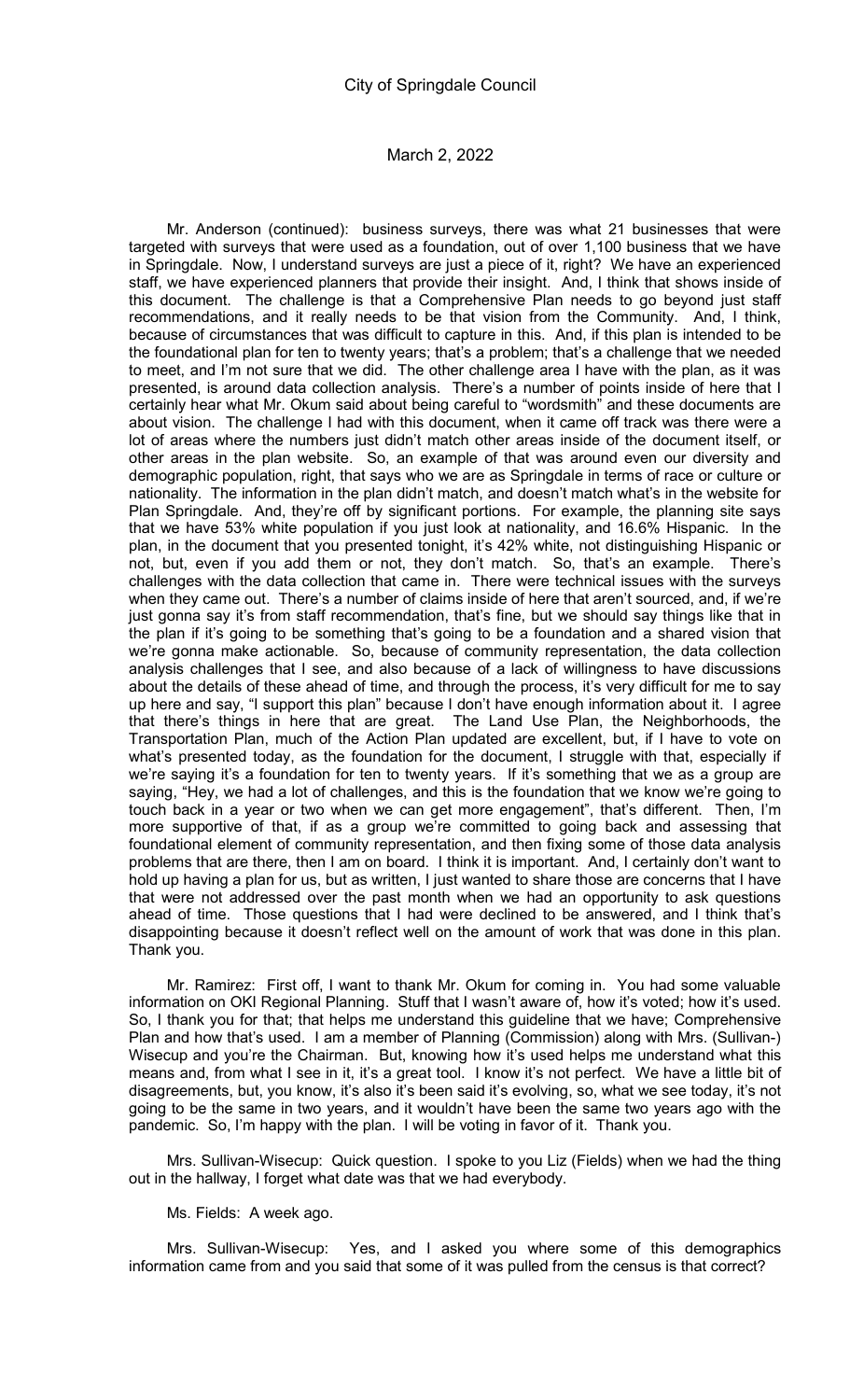Ms. Fields: Yes. I think all of the demographic information in the plan either came from the census, or directly from the City. I believe the City gets data directly from ESRI (Environmental Systems Research Institute).

Mr. Kuchta: So, that could explain some of the differences, some of the demographic data that's on the website versus what ended up in the plan because the website was, I think, populated a while ago, and that was probably using our ESRI data, and that could have been 2020 estimates at that time, and since then, 2021 estimates from ESRI and some of those were actually just 2021 census actual numbers, and some of it was ESRI calculations with their own formulas based on census data, so there might be a few differences in 113 page document, and, over the course of a year, so we think the overall plan is still very solid though.

Mrs. Sullivan-Wisecup: Because I just wanted to make sure because I know I had spoken to you that sometimes there are differences in the census on how they collect their data and how they report their data and how, you know, ESRI as well, how they report their data as far as demographics; they don't match up. And, so, it's almost impossible to get an exact read on a specific nationality or ethnicity because they don't match in the way that they are populated. So, I just wanted to make sure that when we are looking at this that we're understanding that it's not an exact population because we're not using the exact same thing; we're using two different things to try to get the best that we can with the information that we're given. Is that a fair statement?

Ms. Fields: Yes.

Mrs. Sullivan-Wisecup: Because, I did specifically ask this because I had the same concern. I did. I had the same concern and I asked, "Where did these numbers come from?" and "Where did we come up with this?" and "What does this mean?" and "What does this mean?" and "Can you explain this and that?" is what was explained to me at that time, so, I appreciate you filling me in on that and clarifying that. Thank you so much.

Mr. Hawkins: First, I want to thank Mr. Kuchta and McBride Dale Clarion for all the time and effort, and Planning Commission, Mr. Okum for everything that folks have been putting forth as well as the subcommittee that had residents on it, and anybody that gave input. We've had meetings and talked about this early on. There have been concerns in terms of statistical significance of data that has been provided. The idea of the vision for the Comprehensive Plan, the vision for the City really is something that we, as elected officials, have to own, the Administration has to own, in that vein, the idea is to try and take input from residents for us to make decisions and what we're going to go through and do. And, if we can have a perfect world where we can have statistically significant data with regard to input from our 11,000 residents, that'd be wonderful. The difficulty in that, and the cost is hard, and it's really hard with what we had going on during COVID. This document, folks are going to vote up here on this, we have to own it. So, I don't think it's about us saying, "Hey, this is inherently just what the people wanted". We have input; we're taking that input and we're making decisions on what we think is appropriate for the City. And, that's what I think we're voting on with regard to this resolution. This is an ongoing living document. I appreciate what Mr. Anderson is saying in terms of its review. I appreciate Mr. Okum with regard to what he's saying in terms of it being something that is looked at constantly. And, you know, we talk about 20 year plans and visions. It's important to have so you have an idea. The reality is it will be and it should be looked at with more frequency. And, in this situation, we're talking about the last time it happened, folks at home and the City should know it is not as though City Council has not considered this at other times, but, there were some fiscal issues we went through in 2009 and 2010, and so on, where we had to make some tough choices and we had folks that are in the City as employees were taking furloughs and whatever else. We didn't necessarily have the money to put towards this when we were trying to manage some other things. So, it's something that I know Council has thought about before, I think the Administration has thought about before this, but it wasn't fiscally responsible necessarily, to be the thing that we're going to spend the money on. So, there's the idea, and, I think, despite the inactivity because of some financial concerns, that's something that we would look at repeatedly, and to me I think it's something that definitely, (in) five years, folks should be looking at. But, it's one of those things annually that we're using it, and particularly when we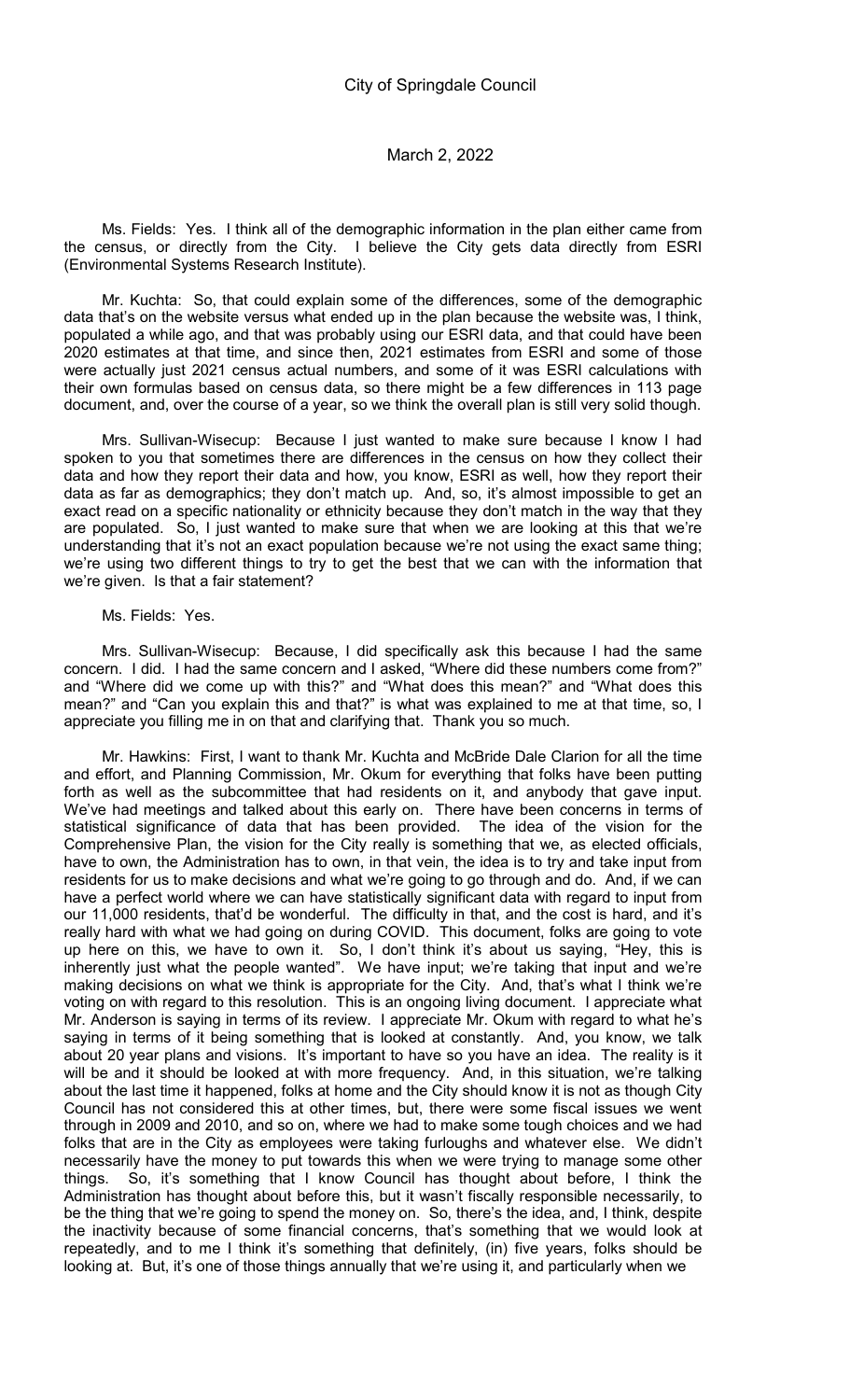Mr. Hawkins (continued): have big changes such as Merchant Street, such as the redevelopment at Tri County; it makes sense. In two years, things are going to look a lot different in the City, God willing, two years from now than they do right now. And, so, it makes sense to go back and put our eyes on this again and say, "Is there anything that needs to be tweaked?" "Is there anything we didn't think about?" Or that now, because of things we have going on that are even better in this City that we need to change and evolve? In doing so, we always should get community input and we should get as much as we can and make it be statistically significant to the extent that we can. So, those things considered, with the idea that this is a vision and a tool that we're going to use moving forward, I agree with the vision that this plan is talking about for the City of Springdale moving forward. I'm committed too, as one person, finances willing, that it's something that we look at with more frequency than we did this last time. But, I do think it's important to note having been on here since 2009, it's not something that the people on Council and the Administration, I won't speak for the Mayor, but I think the Administration has talked about too, I know Council has discussed it, and we've discussed it on the floor, but there have been sometimes we haven't had the money to put towards this and we were cutting the street programs and folks were taking furloughs. So, I'm in support of this path and this vision, and I'm as one committed to the idea that we're going to continually look at this and things will evolve. Thank you.

Mr. Anderson: I just wanted to address just one comment about that, the data, to make sure my point was clear. When I was giving the example of the 55 (percent) versus 42 (percent), it wasn't to be pedantic, and that I'm checking a document that, "hey, there's a number here and a number here". It is important to note that ESRI data, as was mentioned, does start from census block data as well. I have a lot of experience with census block data in working with that for targeting offers and commercial activity. It starts from the same source data. The reason I brought it up as an example is it speaks to one of the planks that the plan says it acknowledges, which is the diversity inside of Springdale. So, as an organization, as a City, we recognize that our diverse City, and "diversity" "diverse" is mentioned 35 times in the last draft of the plan. Now granted 20ish of those are talking about housing, like property diversity; not people. But, diversity is one of our strengths. It's mentioned in Executive Overview, and then we highlight; we have a paragraph in here about diversity, and it describes our population. It's different, which is a problem, but, a problem that can be addressed because of different data sources. Those problems could be addressed in a Plan by citing where it comes from so we understand what that data means. Why does it matter? Right? Why does it matter if the Plan is inaccurate or has different numbers? I think this is important. If we're saying that the statistics and the makeup of our City are important for planning and vision, and that we're going to use an understanding that we have of our people as we build this vision, then it needs to be right; it needs to be consistent. Because it changes the way that we'd want to implement some of these policies. That's why it's important. That foundational data that we have should inform the recommendations that are in the plan. So, if we recognize that diverse is a strength, and I'll mention, since we were talking earlier about Enquirer articles, at the last City Council meeting, there was an Enquirer article that was passed around from the Tri County development. And, it had an interview about, or the developers were interviewed and it said, "The developers for Tri County major project said, 'One of the main reasons we chose Springdale was the diversity in the community'". Wow. That struck me. Because, I was looking at this stuff at the same time that we're getting direct feedback from a major development. A crown jewel potential project in our City and we're not being consistent in our treatment of an aspect of diversity and it starts with having reliable information about who we are and what makes us up, because it's different, right? Diversity isn't something that just should get lip service inside the Plan. It should be an element that's respected and built upon. And, I think that would come through if we looked at the data that we did get. If we look at the Economic Vitality Survey that came in, we had about 300 responses of the 1,400. Inside of it, there was feedback from our residents that gave feedback that said diversity is one of our strengths, how do we build on that? It does show up in the Parks and Rec section where we talk about different events. So, when I say I'm concerned about the Plan, it's because I don't know where the data came from and what I've been given to review isn't consistent or cite its source, so I can't assess those differences and see if they matter so that I can get behind that vision. If the vision, if a plan is a shared vision made actionable, if we can't agree on what the current state is, it's very difficult to have an Action Plan to get us anywhere. This may be the perfect plan, and with some more review and engagement looking at these differences in the data, we might have been able to get there even before the Plan came to Planning (Commission) yesterday, and to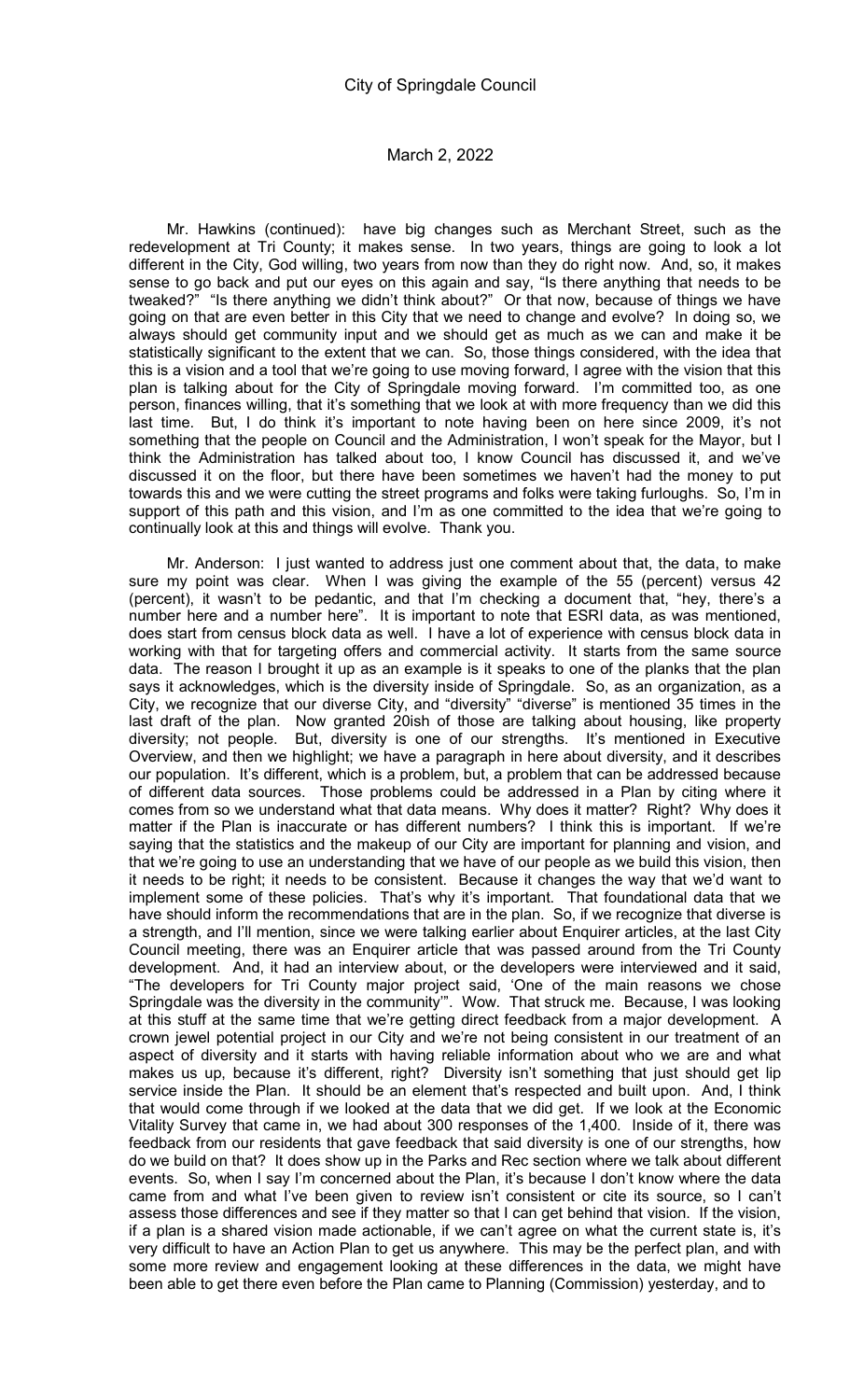Mr. Anderson (continued): Council tonight. I'm not comfortable saying that, "Hey, this is just a start, and we're going to get to it eventually, but let's approve it tonight as is." Because there's so many of those data differences. The population percentage that's in that one section is an example. I provided several others weeks in advance, asking the team to take a look at this and got no response. So, I think it's unfair to come up and say, "Hey, we need to get everyone behind this." if the Plan Team itself isn't willing to engage and have those conversations. The Executive Steering Committee met about this. Some of my questions were even sent out in advance to every elected official and, if you opened that document, it highlighted "Question not answered", "Question not answered", and these are some of the same things that I'm saying if we could answer these, we can get through it and have this shared vision. I don't believe it's fair to ask me, or anyone, to vote for it if basic questions about a plan aren't answered in advance of it, and just say, "Hey, we'll take care of that later. We'll talk to you after the Plan is done. It's a living document." I'm saying that's not good enough for me. Now, if you're comfortable with the plan, I'm not indicting you; I'm not saying you have to vote that way, but, I'm saying for me it's not just that the numbers don't match; it's what it means that the numbers don't match, and that's the major concern that I have outside of it. Thank you.

Mayor Webster: You know, I'm a very simple person. I look for simple solutions to complex problems. I look at this plan, and I'm looking for two things; two very simple things. Number one, does this provide a "gatekeeper" so to speak to keep bad things out of this City. Does this give the Planning Commission and this City Council the ability to keep unwanted things out of the districts? Number two, does it give us enough flexibility, the same boards and commissions, the same flexibility to keep this City vibrant and growing and making changes as we go along? And, the very simple answer is, "Yes". I see both of those in this Plan, and I think it's a very good plan, and as far as your data points Jeff (Anderson), and I don't want to, I didn't come up here tonight to insult you, but, we could be sitting here six months from now, and we still wouldn't satisfy you as far as the data is concerned. I mean, when I look at your questions, 20 questions that you gave this lady (addressing Liz Fields), you questioned the Federal Bureau of Labor Statistics. That that's a bad metric to use. How higher could you go than something that is published from the Federal government? You know, you question the Administration on why we use the Center for Local Government to compare salaries. I mean, you're never satisfied and I saw those questions, and I saw her answers, and your response to that. Yes, there's more than half of them with "No answer". Well, the question that you asked was not pertinent to the Plan. And so, I think, Ms. Fields did a great job in responding to you, and I think that Dale McBride Clarion has done a wonderful job for this City for over 30 years, and I think they've done a wonderful job here. You know, we saw the product that they did for Blue Ash. We all loved that. We said, "Yeah, give us that." And I suspect that they will take this document and show this to other prospects going forward, even though you questioned the data points. And you're a very inquisitive person, but, I just don't think we'll ever get all the data points answered to your satisfaction. And I think we'll be sitting here six months from now trying to get this adopted. And, so I would urge Council to adopt this Plan. Thank you Mr. President.

Mr. Anderson: Well, I'm shocked by many of those comments because they don't represent what I said, or the intent of the questions. Characterizing them as pedantic is a little insulting, but not really what we're here for tonight. The reason I was asking about the foundation and the data that makes up the plan isn't to get to the nth degree. It's to understand the information that's being used by the decision makers to set up those gates that we want to use as gates to keep unwanted things out as Mayor Webster mentioned. The reason it's important, the reason a few of the questions we're asking about demographics and where they came from is because we're building a land use plan and a building plan based off of that information. So, for example, one of the major themes that came through, and some of the questions I had were about a demographic that the Plan goes after of young professionals, right? These high-earning professionals. That may be an industry term that I'm not familiar with. I spent some time trying to understand that before I asked the question. Why is that important? It's not because I challenge the Federal government's ability to collect data. It's because I want to understand the type of community we're trying to build. So, if we're saying that, as a plan, we want high-earning professionals, it's important to understand the demographic that represents because then you can go and look at things like the National Association of Realtors and say, "What type of amenities, what type of community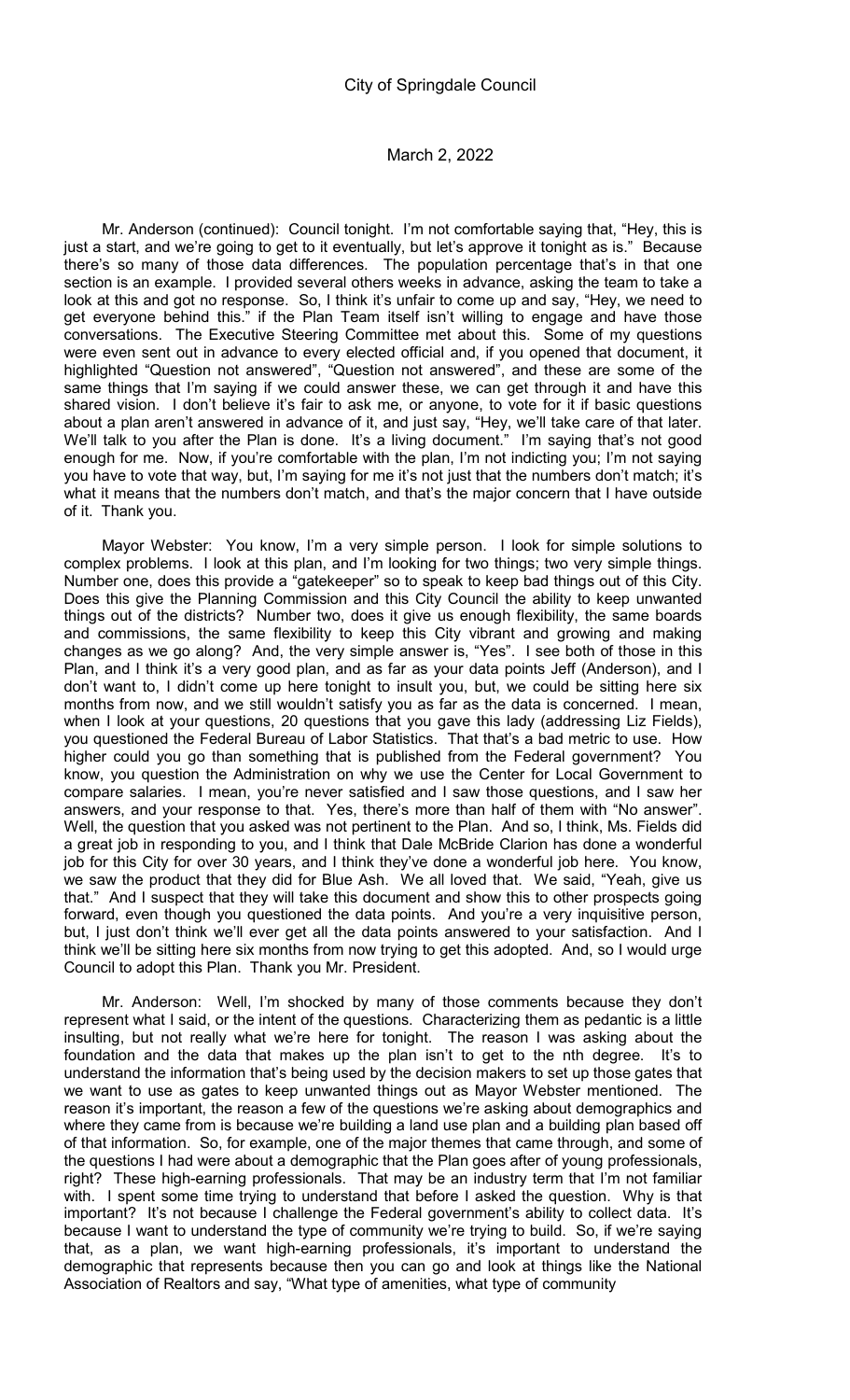Mr. Anderson (continued): environment do these people want that we should build so that we can attract them." It's not enough to say in a plan, "Hey, we want these people and invite these people to come here." Without understanding who they are and what makes them up so that we can set up a land use plan to build a gate to do that. So, for example, if you look at the survey data that we did use, there was information from some of the demographics that we would call "young professionals". The type of housing that they were asking for isn't what the National Association of Realtors says that young professionals in general would want to move to. They young professionals that responded to the survey talked about single-family standalone homes, not mixed-use high or luxury apartments. I think that's interesting and it's worthwhile as decision makers to understand before we build another 1,000 mixed-use apartments if it turns out the population that we want to attract wants more single-family starter homes. So, I disagree strongly, and I am the authority in my opinion. I don't believe that six months later we would have been nowhere satisfied. There weren't 100 questions that I submitted about the data plan. Now, keep in mind, this is 120 page document that had been worked on for a year. There were about 20 questions asking about, "Hey, can we cite the source? Can you tell me where this data is coming from so I can understand what it is so that I don't have to spend six months doing it? The plan itself is designed to be picked up and used by whom? If it's just for Planning Commission, and they need a land use plan, if it's just for BZA (Board of Zoning Appeals) or Administration, then that's fine because they understand all those assumptions. But, if the Comprehensive Plan is designed to both be a policy document and a marketing document, it's important that the document reflect the intentions of the body and the community. So, no, I think it would have been responsible, and I would have preferred at least getting one set of responses to the questions that I asked that I feel were very reasonable. To just decline to answer the questions saying that they're out of scope; keep in mind, some of those questions were about how the data was collected because this group came into Council at regular monthly meetings and said, "Hey, these are the things we're doing for the Plan", and we asked them, "Hey, what are you going to do to collect these things?" To ask if they followed through on some of the things they said they did because it didn't show up in the document, is not unreasonable. Asking where the data came from and to ask that the Plan that this group is going to ratify to cite its sources in a document; there's information in this Plan that has use attached to it. There's copyright images in this document, there's copyrighted data sets in this document that aren't cited or sourced. I'm concerned about that. It's not pedantic, it's not a never-ending set of questions. I only wanted one set of responses to my questions. I got zero to the majority of my questions, and that's just not okay. So, this isn't just about Jeff; I've told you what my concerns are. If you want to address them, I remain open to discussing them because I think it's important, but I don't think it's responsible just to dismiss them out of hand saying, "We'll never satisfy you". That's just false.

Mayor Webster: Do you object to us using the term young professionals?

Mr. Anderson: No sir. I just wanted to understand what young professional means in the context it was used. Because I've seen young professionals referred to as…I didn't know what it was intended to mean. Is a young professional because in the point that I asked the question it listed "young professionals, seniors, and families". So, we've selected three groups of people in the document that we're going to address. So, my question was who makes up these young professionals so that I can understand the demographics. And, if we're going to have one set here, then I need to understand what happens to the rest of our community. We should at least address the rest of Springdale. If you're not a young professional, a senior, or family, where do you fit in this plan? So, using the phrase "young professional" in context, is perfectly fine. I just wanted to know what the Plan assumed demographically a young professional was.

Mayor Webster: I think the intent is to try and attract young professionals because I think that infers that they're making more money than the minimum wage people.

Mrs. Ghantous: Disposable income.

Mayor Webster: Yes, a heck of a lot more disposable income and I think that's what we want to appeal to. I don't think we're trying to write a plan that's going to appeal to minimum wage workers. I think we've got enough of that already.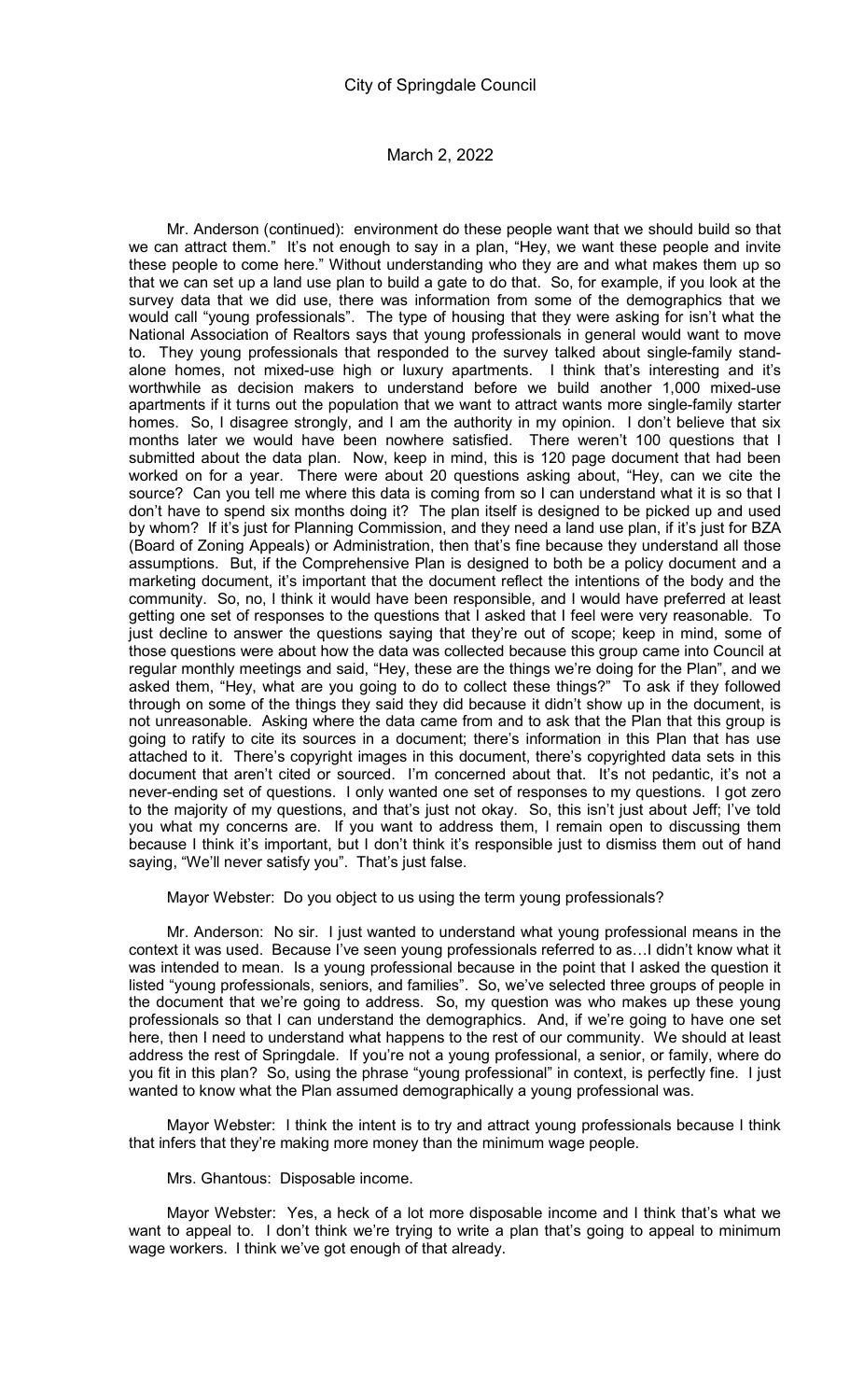Mr. Anderson: So, earlier we talked about diversity in the community. I'd read some interesting information about the types of communities high-earning, young upwardly-mobile professionals desire and a lot of those characteristics match a diverse community that's vibrant, that has a lot of activities targeted, retailers, things like that, markets. So, I'm fine with saying "young professionals", but I need to know what it means so that I can check to see if the Plan that we're prescribing meets that. Because what you might view as a young professional, I might see differently. If you look at Springdale today, it's overwhelmingly blue collar. We have professionals in the community that are young, but, they may be tradesmen; they may be plumbers, pipefitters, electricians, journeymen. I think they have a place and we want those people too. So, if young professionals is really about income bracket, that's different than young professionals being about a profession. So, dependent on how it's used, I think people would read young professional as being blue collar versus white collar. I would object to that. I don't believe that we should exclude blue collar families in our Plan. If young professional describes income; disposable income, that may be worth targeting, but let's use those words in the Plan and make sure that the Plan addresses that.

Mayor Webster: So, you don't think a blue collar person can be a professional?

Mr. Anderson: No, I do, and that's my point. That's why I want to understand and make sure that the Plan that accounts for professionals being inclusive of both white and blue collar. The point of the question was to understand because it wasn't being driven by surveys, it was being driven by Administrative views; I wanted to understand what that meant in the context of the Plan. I don't think that's an unreasonable question. If you're going to use a term like that, I think it's fair to ask who those people are. I'm glad that it includes blue collar; it absolutely should.

Mr. Jacobs: I just wanted to clarify. I read the document, I read the questions that were submitted by Mr. Anderson. Is it your view that the questions that were unanswered; they were unanswered because it was irrelevant to the Plan as the Mayor mentioned? Because that could be the Mayor's position. Is it your position as well as the contract that those questions, regardless of the answer, were not pertinent and I preface it by saying this, if it's a good plan, it should withstand 20 questions from Jeff Anderson. If you don't like answering the questions three, four, or five times, okay. But, I was bothered that some questions received no answer whatsoever. Is it your position that they got no answer because they were not relevant?

Ms. Fields: It was our opinion, when looking at the questions that the level of analysis and research that we would have to do to answer his questions were outside the general scope of a comprehensive plan, and our contract, and are more likely in line with a market study or a fiscal impact analysis, or a housing study. A comprehensive plan is higher-level broad brush analysis of the City, and I'm not saying that Jeff Anderson's comments, they were very smart, and very, you know, this Plan should be challenged, but, our contract, our scope of work did not align with the level of analysis that would have been needed to answer those questions properly.

Mr. Jacobs: And to do so would have been, you would have wanted a different mission from the get-go? Is that the position?

Ms. Fields: We would have needed additional money, additional time, additional you know, to spend the time and money, and to spend the time and effort to dig into those questions, to look at the different data sets, you know, we include demographic information in the Plan, but we are not experts in those. We are not experts in any of these topics. We're experts at all of it, but not in any of it. We look at all of this, we work with the data that we have available to us, but these general Comprehensive Plans can't dive so deep into any one of these topics because we can't do that for the amount of money that these cost. You know, if you want to dive really deep into a diversity study, and the needs and wants of your Community, you could do that, but, I would recommend that that be a separate study in addition to this one.

Mr. Jacobs: I appreciate that. I wanted to hear just for you to make sure that that was the same position. I wasn't throwing stones at the Mayor, I just wanted to make sure that was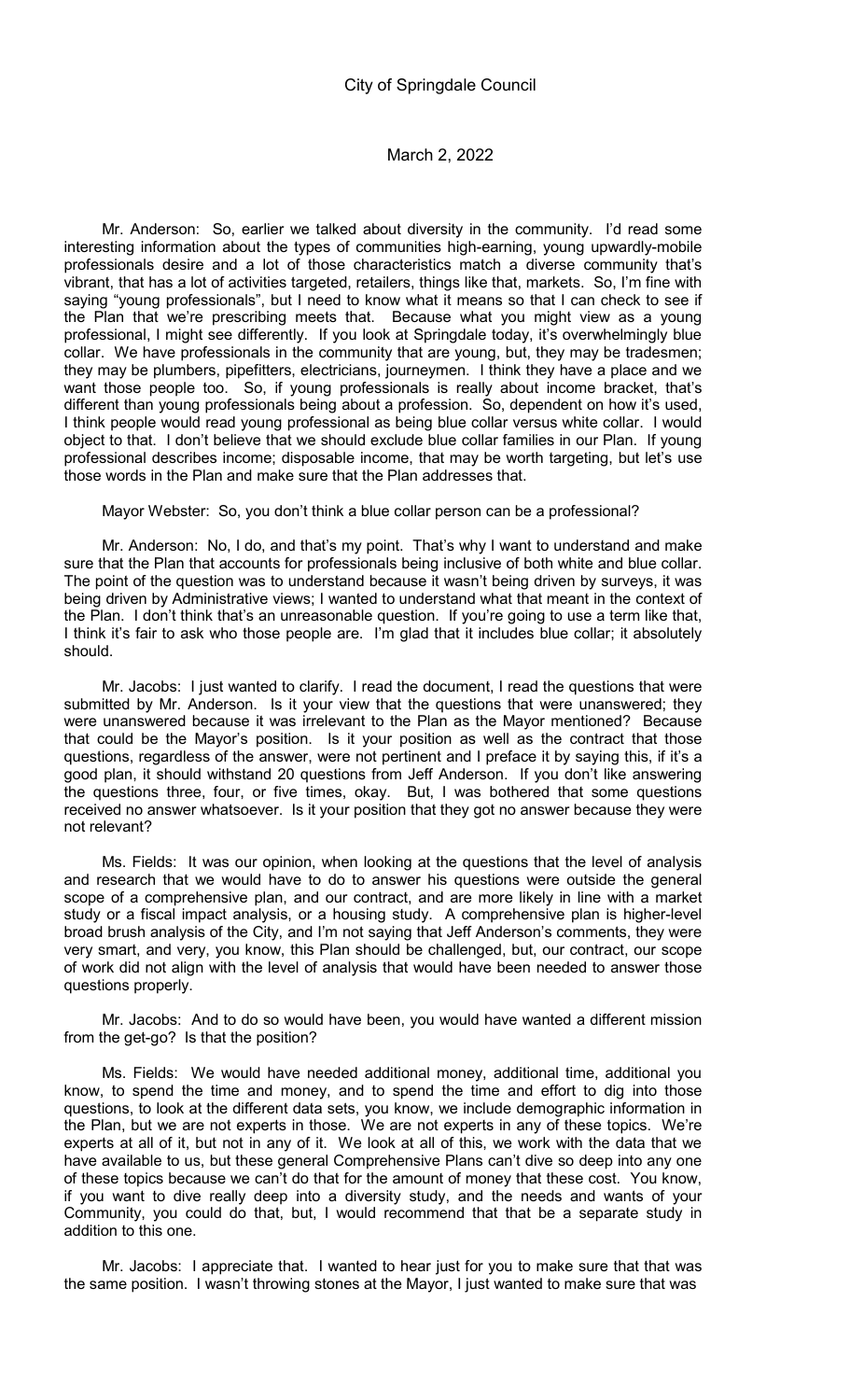Mr. Jacobs (continued): the same position that you both had that the questions were either outside the scope, or didn't affect the outcome of the Plan. Can I ask a "micro-specific question" whether it be Administration or yourself? On the housing page, it mentioned that we are 51% renter, 49% owner. Does anybody have historical data on that? In other words, what's the trend line on that going back? It's probably outside the scope of what you guys did. Does Administration have anything on historical trends?

Ms. Fields: We can pull it from the census, but I don't know it off the top of my head. I don't know if we looked back at it.

Mr. Jacobs: Okay.

Mr. Kuchta: We did not look at historical trend data on that. The only kind of, I guess, more real-time data that we were able to look at as far as single-family homes that are renteroccupied, we actually pulled from the Building Department's rental home inspection program that I believe was started in 2018. It's not that old of a program, and people actually have to apply for a permit, and they're supposed to, but we can't catch everybody that rents out their home and doesn't fill out or apply for a permit for renting their home, so we know it's not complete, but we're able to show kind of in real time where the concentrations of single-family home renter-occupied residences are. But, as far as historical trends, we know anecdotally we've been hearing from various Council members and folks in the community that in certain neighborhoods they are seeing more and more single-family homes that are being rented out, but we did not do an exhaustive historical analysis on that.

Mr. Jacobs: It's certainly not a deal-breaker; it's a question that popped up. I was curious about the trend data. Thank you.

Mayor Webster: Mr. Jacobs, it's an age-old question. How do we determine if it's owneroccupied and so forth? And, Andy's right; our primary source of data is from the Building Department because you're supposed to get a permit before you rent your house, well, that premise has been challenged in court, and so forth and so on, but we've had that; it goes back way farther than 2018. It probably goes back to 2010 or 2012. So, that's our primary source of data is our Building Department. How many houses or how many permits have you issued, and the program only covers single-family houses. It doesn't include the apartments, so we can take that number that we get from them and then add up all the apartment units. We do know how many units are in all the apartment buildings.

Mr. Jacobs: Thank you.

Mr. Anderson: I just wanted to clear up one item on the questions, these 20 questions. I appreciate that you had said in the initial response that these are the ones that we're willing to answer, the rest are out of scope for the project, and they were good questions. I appreciate that. I know that McBride Dale Clarion works in this space. I read some of your other comprehensive plans, and some of them were 400 pages long, and they dove into it. The reason I asked some of the questions I did was because we're making claims in the Plan about those topics. At no point in my questions did I say, "Hey, we need to do a survey or dive into it". The questions were "What was done?" because we're presenting data as if we did that work. We had information in there about disposable income, we had information in there about our diversity statistics, but they weren't cited as to where it came from, and, they were different than other numbers that I had. So, asking a question about a data point that's in the Plan, I don't believe is out of scope for a project. For example, when the questions; the surveys, the 21 surveys that went out to the business community of our 1,100; one of the questions was "How did we decide where those surveys got sent?" That's not out of scope for a project understanding where the data come from. Right? You made a decision to survey a set of businesses asking how you decided that is absolutely in scope for any project. And, I think you'll find if you look at that set of questions that I sent out a month ago, if the response back for those questions, even two weeks ago, "Hey, I still didn't hear an answer for this". A response back, any response back that said, "Hey, this one's too deep for us, let's make sure this is, we capture this, it's a good question; let's get back to it." That wasn't what the project team did. The project team gave no response to those questions. I think that doesn't reflect well, and I see that, but I don't want to dwell on that. The questions I have about demographics and data;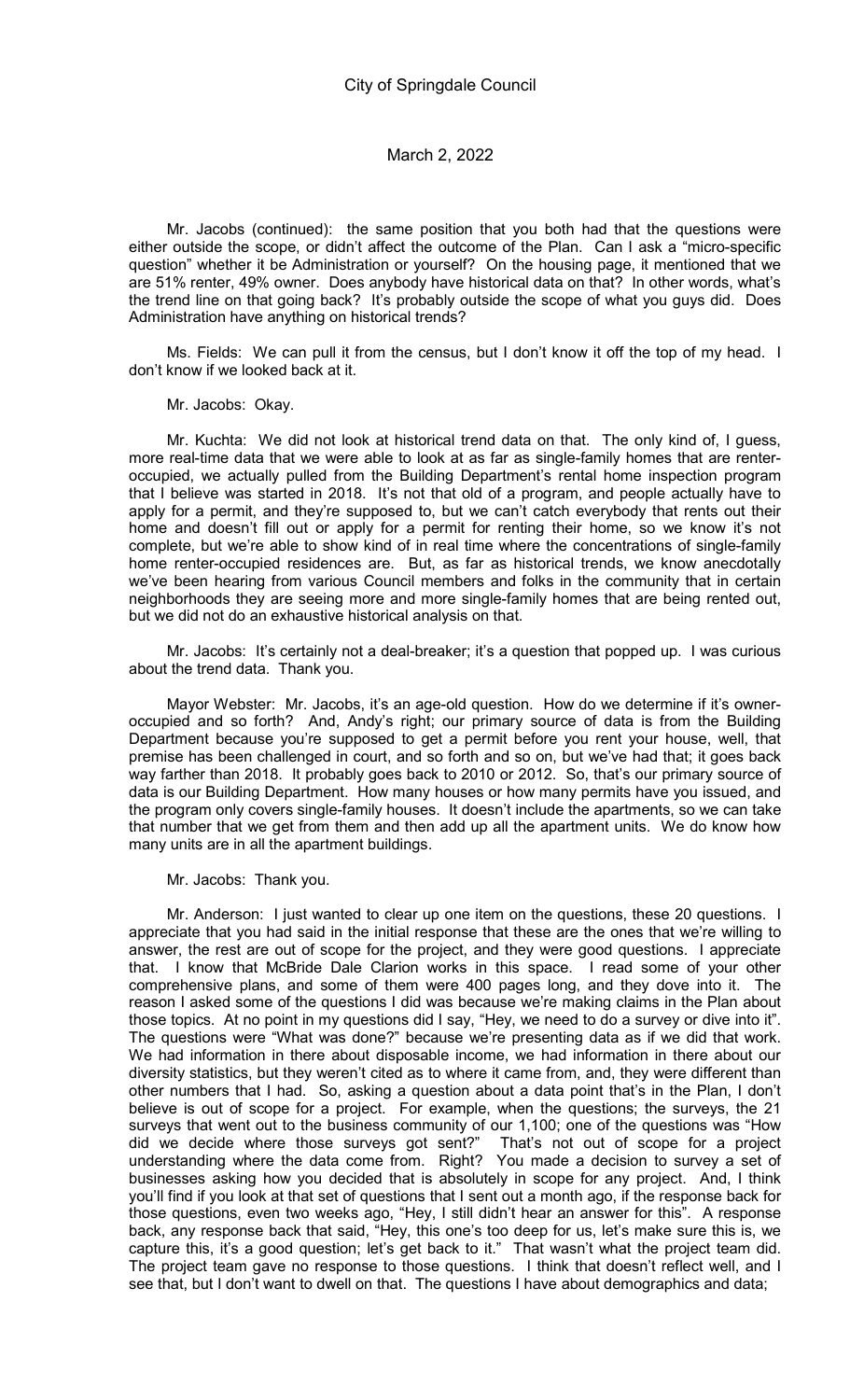Mr. Anderson (continued): the ones that we're saying were unanswered, understand that a lot of those don't matter anymore because last week the Plan changed again; it's a living document and we de-emphasized the statistics, which was a good move. Right? After meeting with the Executive Steering Committee, the Plan softened its language. We originally said "We rely on this survey data, and this is the conclusions we got." When that was the foundational element, a number of my questions were about that because that was such a strong statement. The Executive Steering Committee rightly moved away from that. So, a number of those questions I asked don't really matter as much because it's really that you're saying, "This is based on our experience." That's fine. When it was a claim in the Plan is why I had questions about the claim. And, if we softened it, it's fine. And that's what we did. So, it showed good evolution. I appreciate that. But, I don't think it's fair to characterize those questions as esoteric or unnecessary because at the time they were asked, they were the "foundational elements" of the plan. So, we need to move past the fact of whatever the questions were a month ago, and look at what we have before us today. And that's what I'm saying is where I have challenges is I don't believe that the Plan is mature enough to act as that foundation based on the changes that were made just a few days ago. I think it needs a little bit more revision time to think through what that means and have it reflect through the rest of the Plan. Again, that's my view, and I understand it's a living document, but that's where I am.

Mayor Webster: I'd just like to read into the record one of the questions. I just randomly picked this. "On Page 11 Income (It) states that the average income level 'below the state average requires a dependency on regional spend to maintain services.' This comes across like an unsubstantiated claim – can you help me understand why the relationship of income to state averages matters for city services? With the majority of the City funds coming from payroll taxes why the emphasis on 'regional spend'. Also – where did the disposable income number come from? What does 'disposable income' represent here? What is missing in this section is the range in income for the community and possibly helping the community understand where the City funds largely come from (i.e. Payroll taxes)." Now that's the kind of like four pages of questions and this is just a good example of the type of information that she was asked to supply here. Now, what the hell does this have to do with this Comprehensive Plan that we're considering tonight?

Mr. Kuchta: As the primary staff liaison with the consulting team, beyond possibly citing a few sources of data that may not have been sourced within the Plan itself, at this point, I have seen one round of Mr. Anderson's questions. The ones that were answered I agree with answering them some of them were I think, more, kind of, "Why did we use this data instead of that data?" Or, "Should we consider using this kind of benchmark versus another benchmark?" And that would have required research on their part, and, really diving into certain uses of data and is one better than the other, so, at this point, I would, as a staff person, not make any recommendations to make any substantial changes whatsoever to the Plan if we were to table it beyond possibly citing a few data sources that may not have been cited in the Plan. But, otherwise, I stand by the bulk of the Plan. I think the data is good; the bulk of it was ESRI provided, and I think it's the largest data provider in the country. So, I feel comfortable with it. Thank you.

President Vanover: Well, a number of points and Mr. Jacobs you were just discussing about the rental. I can give you some real world experience from this past July through November, and some research on my own, my neighborhood, Heritage Hill, is rapidly approaching 25% rental in single-family. On the campaign trail, I found out from numerous people things that were going on that I had no idea (of). The Crossings on the hill, the management firm there, is, when they go up for sale, they're buying it and renting those units. So, those poor people that made an investment into that property, and I can, well, we can take another six hours and I'd bring forth the issues that I've talked with people in the neighborhood, I've talked with the Administration on, and know that we're working on some stuff, because the increase in rentals creates a whole another set of problems; on-street parking, degradation of property values, property maintenance. It's getting crazy, and we need to get a hold on it real quick. Mr. Hawkins, I could go to you and your legal world and defense and prosecution will pull in experts to validate two opposing positions, but they're all experts. One says it's this way, another one says it's this way. There is no perfect plan; there's no perfect anything aside of one individual and we're rapidly approaching the holiday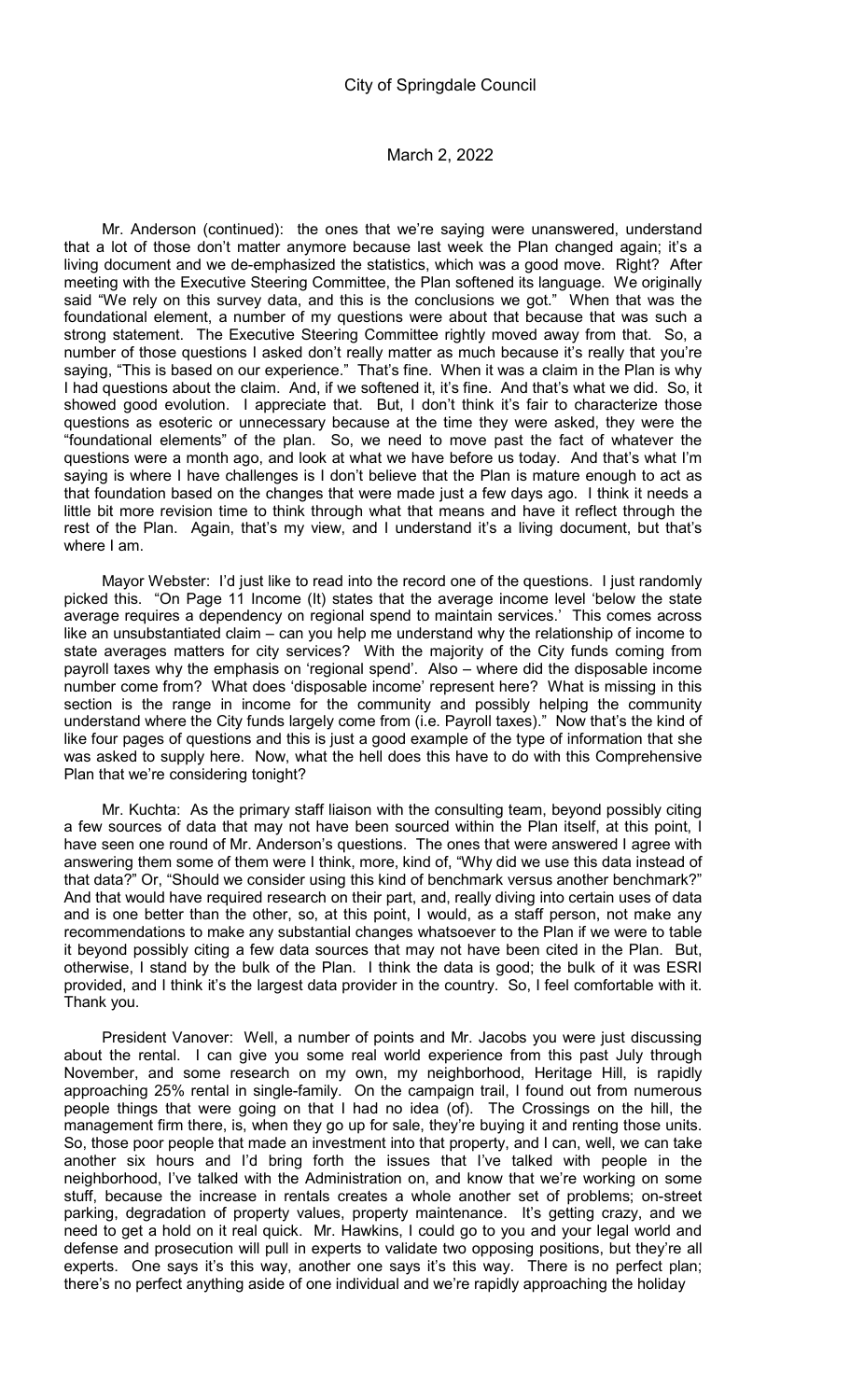President Vanover (continued): where his demise was done, so, is it perfect? Probably not. Could we do more? Yes. Do you want to spend more money and spend more time, we can do that. But, I think this, I look at this and it was stated by several, it was not just mine, this is a vision. This is what we ideally would like to see. Tri-County Mall; that redevelopment will probably change from what we've seen in the conceptual plan to what finally hits there. Time will change part of that; market will drive part of that. So, this is not a static that, you know, this is a cookie cutter; if it doesn't fit within that, it's not going to work. That's not how I see this. And, as far as teeth, action teeth, that's what our Code is for. I mean that's why we have the Code. It's to enforce it. This is the law. These are the teeth, these are the standards; you have to abide by that. This is not that document. We're not holding a developer coming in and saying, "Yes, you have to do this". If he gives us good enough reason, we can shift gears and change. We have a Board of Zoning Appeals that can query a decision made by Planning Commission. So, this is not, I do not see it cut in stone. I think it is a good plan. I wholeheartedly support it. Could things have been done different? Maybe they could have, maybe they couldn't. The big question is how much money are we wanting to put on it, and how long are we wanting to draw this out. As Mr. Okum just said, we've got plans and talks about sending things to OKI Regional Planning for funding. Without the document, we're penalized for that and that's, I think that, you know, my point is I'm satisfied with what the Plan is and what our intent to do with it.

Mr. Anderson: Just a closing thought for me. I know I asked a lot of questions about it. But, to be fair, this was over a year and a half worth of work, and the only opportunity we were given to ask questions about the process was either in these meetings with the updates, or starting about four weeks ago when the draft plan came out. So, this is a number of questions, but, it's over an entire body of work, so, I don't know that it's unreasonable to have questions. All of the questions that I was bringing forth (on the) Plan are based off of content that was in the Plan. If it's not relevant to the Plan, if it doesn't need to be right, if it doesn't influence recommendations, it shouldn't be in the Plan. So, to Mr. Vanover, President Vanover's point, I agree that we should have a Plan. I believe it could be an excellent starter Plan. I feel that it represents a lot more information in the Plan that is justified by the work that was done, which was why I was challenging some of the data points it claims. If it doesn't matter, then take it out. We could've had a 40 page Comprehensive Bridge Plan that would include land use, and transportation, and action plans. We elected, the project team chose to have more data, more information in there. Which is where the questions came from. So, I'm not trying to litigate the Plan, I'm trying to share why I was asking questions, why they were important, and why they matter. Because I do feel that the community representation, as Mr. Okum said, the community has to feel that it is theirs. And, I feel that the data that we're presenting should be accurate and internally consistent inside the Plan. I think that can all be done with a few hours of revision. Even with the current Plan, I've never asked for six months or dives into market research plans. But, if we're making claims, then we should have information behind them. And, if it's based off of McBride Dale Clarion's experience, just say that. That's all that has to be in the Plan and then it's good. But, because we're not doing that is where I have the challenges. So, I appreciate the comments and the conversation, I really do welcome the debate over it. I think it's interesting to hear those viewpoints. I still have challenges with what's being presented today. I am optimistic that in the future it can grow to be better. Thank you.

Mrs. Sullivan-Wisecup made a motion to adopt Resolution No. R07-2022; Mr. Ramirez seconded.

Resolution No. R07-2022 passes with six affirmative votes and one opposing vote (Anderson).

Ordinance No. 07-2022

AN ORDINANCE AUTHORIZING THE ACCEPTANCE AND DEDICATION OF STRATEGIC PARKWAY, CROSSINGS COURT AND OTHER PUBLIC IMPROVEMENTS ASSOCIATED WITH THE SPRINGDALE COMMERCE PARK

Mr. Hawkins made a motion to adopt Ordinance No. 07-2022; Mrs. Sullivan-Wisecup seconded.

Ordinance No. 07-2022 passes with seven affirmative votes.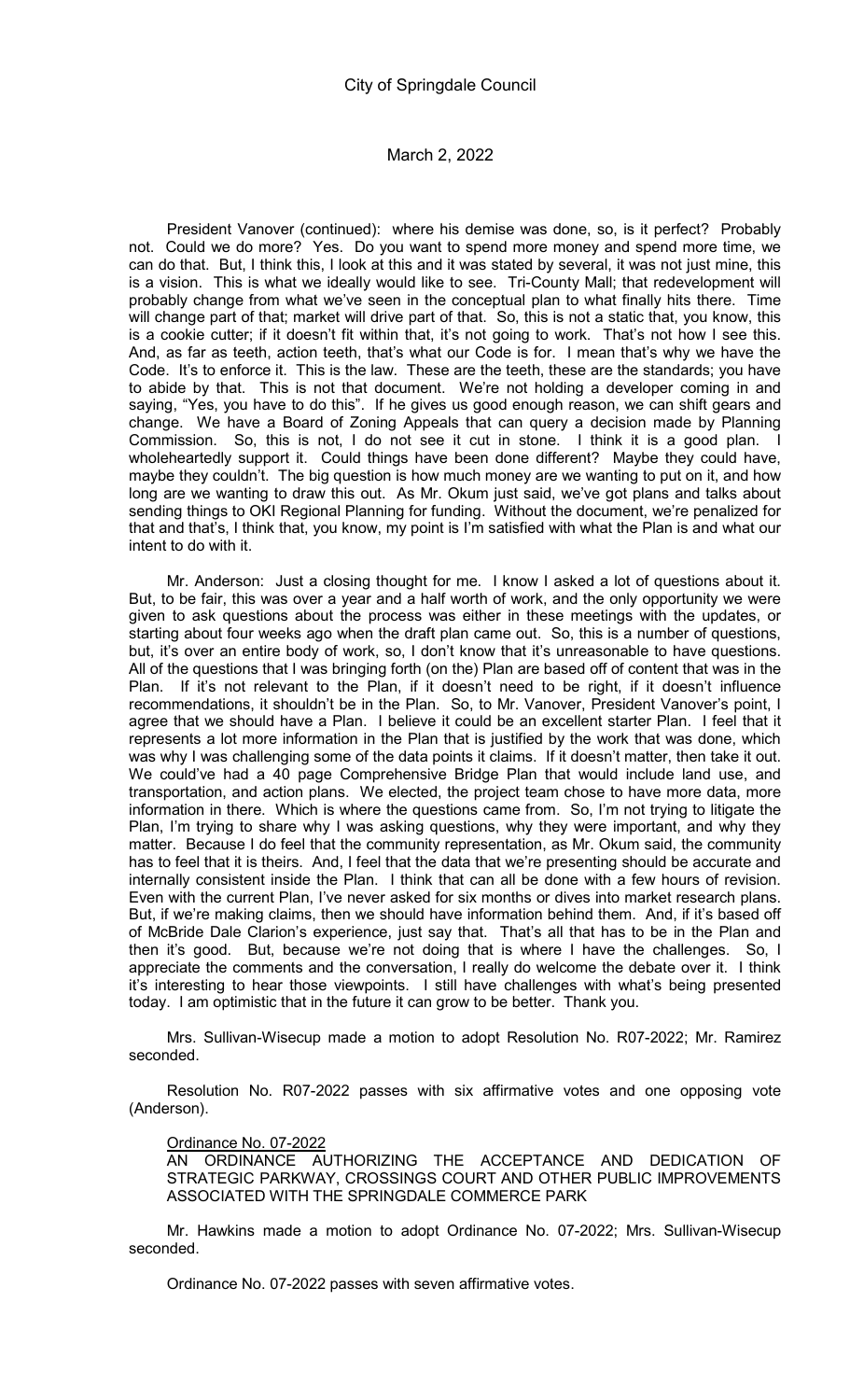Ordinance No. 08-2022

AN ORDINANCE AUTHORIZING THE PAYMENT OF FUNDS TO THE OHIO DEPARTMENT OF TRANSPORTATION FOR THE TRAFFIC SIGNAL SYSTEM UPGRADE PROJECT AND DECLARING AN EMERGENCY

Mrs. Sullivan-Wisecup made a motion to adopt Ordinance No. 08-2022; Mrs. Ghantous seconded.

Ordinance No. 08-2022 passes with seven affirmative votes.

Ordinance No. 09-2022

AN ORDINANCE AUTHORIZING THE MAYOR AND CLERK OF COUNCIL/FINANCE DIRECTOR TO ENTER INTO AN AGREEMENT WITH MID-MIAMI ROOFING FOR THE SALT DOME ROOF REPLACEMENT PROJECT AND DECLARING AN **EMERGENCY** 

Mrs. Ghantous made a motion to adopt Ordinance No. 09-2022; Mrs. Sullivan-Wisecup seconded.

Mr. Hawkins: Just a question for the Administration. I'm looking at that "alternate 2", which is for that ice and water shield at the ridges of the roof, do we have a reason why, I'm not complaining necessarily, but how it's a fifth of the next highest bid for that; why there's such a major drop off? It's one of those things when I'm just, I see that it's almost "too good to be true", so I'm just questioning it. Are we getting everything that we might as well be asking for?

Mr. Riggs: It's hard to say in this bidding environment that we're in right now how these contractors are pricing everything it's just "wow", but I will say that Mid-Miami Roofing pricing is below the prevailing wage threshold whereas others are above it, and that may be part of the reason why the labor could be increased on the other bidders.

Mr. Hawkins: So, it's probably more the labor versus whatever that ceiling mechanism is.

Mr. Riggs: I don't believe the material is that expensive.

Mr. Hawkins: Okay.

Mr. Riggs: But, based on the price that Mid-Miami provided, I would expect not.

Mr. Hawkins: Thank you.

Mayor Webster: I will say we've had a lot of good experience with this contractor. Not only here, but down at the Rec Center, and the Police Department I believe. We would recommend passage of this.

Ordinance No. 09-2022 passes with seven affirmative votes.

Resolution No. R06-2022

A RESOLUTION ADOPTING AN URBAN REDEVELOPMENT PLAN FOR THE REDEVELOPMENT OF TRI-COUNTY MALL

Mr. Hawkins made a motion to adopt Resolution No. R06-2022; Mrs. Sullivan-Wisecup seconded.

Mr. Braun: This was prepared by our outside counsel, which is working on the project, and, everyone should have in front of you an amended exhibit, and I can tell you that the changes in the exhibit, while not significant in number, were significant as to some locations that were in the legal description. So, what I would ask is, just so that it's clear, and that the record doesn't create any problems for us, it's our opinion that we should move to amend the exhibit to include the copy that was circulated to Council prior to you voting on it.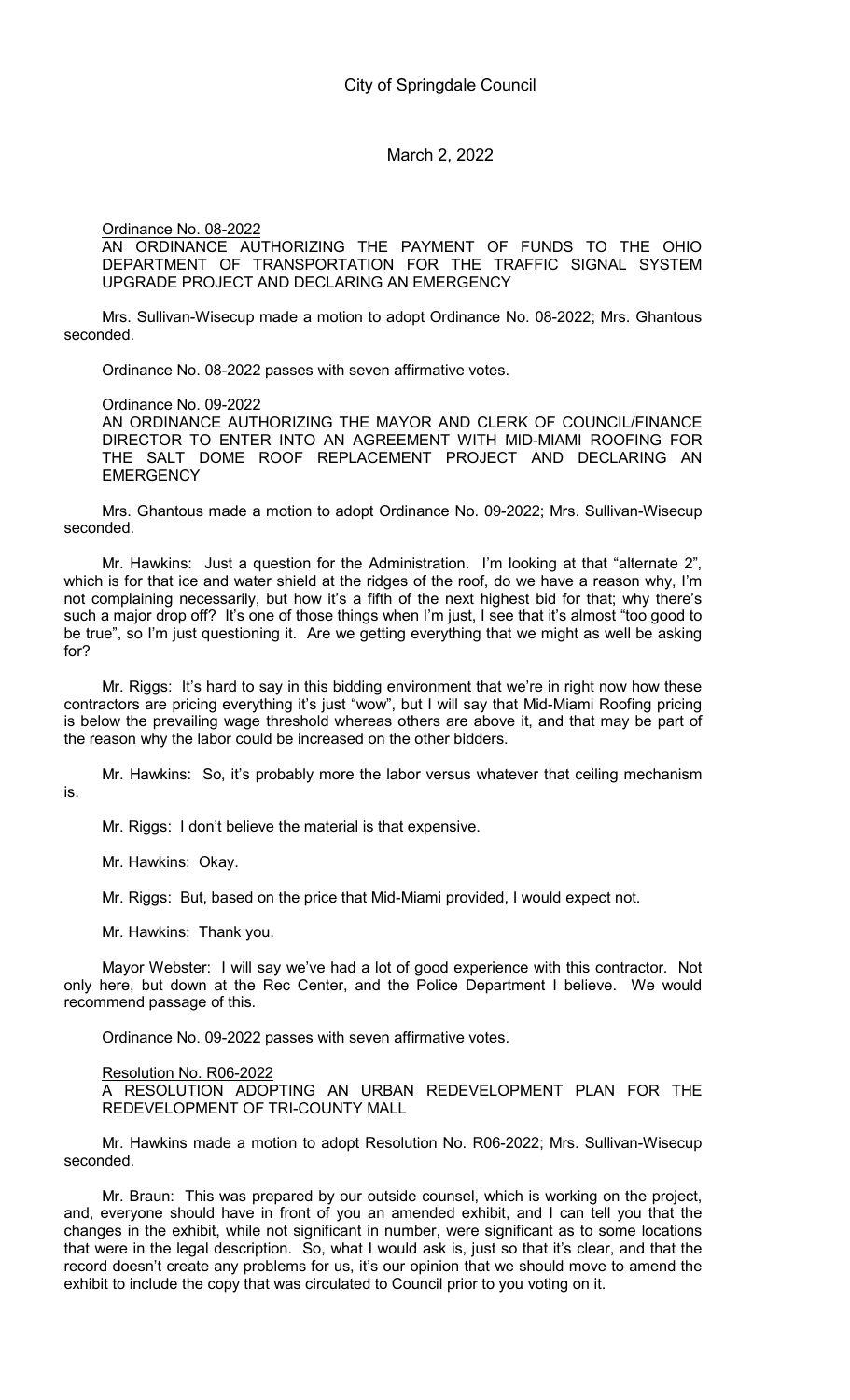Mr. Hawkins: Move to amend Resolution No. R06-2022 to include the exhibit that was presented to Council; Exhibit A1, and A2

Mrs. Sullivan-Wisecup: Second.

Motion to amend Resolution No. R06-2022 to include the exhibit that was presented to Council; Exhibit A1, and A2 passes with seven affirmative votes.

Resolution No. R06-2022 passes with seven affirmative votes.

#### Old Business

Mr. Ramirez: Question for Andy (Kuchta). This might be helpful for some of the folks that watch us on cable, because I get questions. What is going on with the Sheraton, old GE Property, and Tri-County Mall? If there's anything new to offer.

Mr. Kuchta: Sure, Sheraton Lane, as anybody can see if they drive by, is under construction right now. Site work is going on right now and the developer is going to move forward with constructing units if the good weather holds out. They are telling us right now, early 2023 is when the first set of units should be available for lease, for rent. And, over at the Merchant Street buildings, both buildings on the inside, the former office buildings have been gutted; 144 Merchant Street, I believe that they've already gotten all the steel inside to kind of create the new hallways and new apartment room dimensions. They're going to start the interior build out soon, and as you can see as you drive by as well, they're digging up large portions of the parking lot to start building the rental townhouses around 144. And, I believe some of those apartment buildings should potentially available for rent inside the former office buildings later this year, and I think early 2023 as well for the rental townhouses that are going to be built in the former parking lot area as far as the timeline on those. We're going to have coverage of both of those projects in the upcoming resident newsletter, so, everybody can watch out for their mail for that. And, as far as the Tri-County Mall redevelopment project, I expect we're going to have an announcement in the very, very near future about the developers closing on acquisition of the property, very soon.

Mr. Ramirez: Thank you for the update.

Mr. Kuchta: Thank you.

#### New Business

Mayor Webster: I'd just like to give Council an update on a couple of things that we've embarked upon. All of this is part of our due diligence on moving the Rec Center, and we have a purchase order with a company called KZF Design. They're design engineers who work with City staff to develop a pedestrian and bike master plan to improve connections between residents and businesses. The project will take about six months, and will include the public involvement meeting and the plans are expected to be completed in mid-September. And, this sort of goes hand-in-hand with the Comprehensive Plan that you guys just adopted. The primary planner that is working with Springdale is the same one that worked on the great parks master plan and they were able to obtain federal grants, and monies of over \$6 million dollars. So, we've certainly got the expertise to write some grants for us. We've also got another service that's being performed with a facilities assessment company called Chamberlin Architecture Firm. The facilities team and architectural group will work with City staff to conduct an on-site review of all five of our City facilities. The Municipal Building, the Fire Department, the Police Department, Public Works, and the Community Center. And, the team will create a comprehensive facilities assessment report that will review each facility, note any deficiencies in the current facilities, and estimated capital maintenance expense associated with each. The project is expected to take ten to twelve weeks, and we should have a report on the conditions by late May or early June. One of the questions that all of us are going to be asked is, "What are we going to do with the Community Center?" And, I think once we start talking about that, it just leads into well, we could do this, we could move this, and we felt we needed to get our arms around the current state of our five facilities, and what it would cost over the next few years to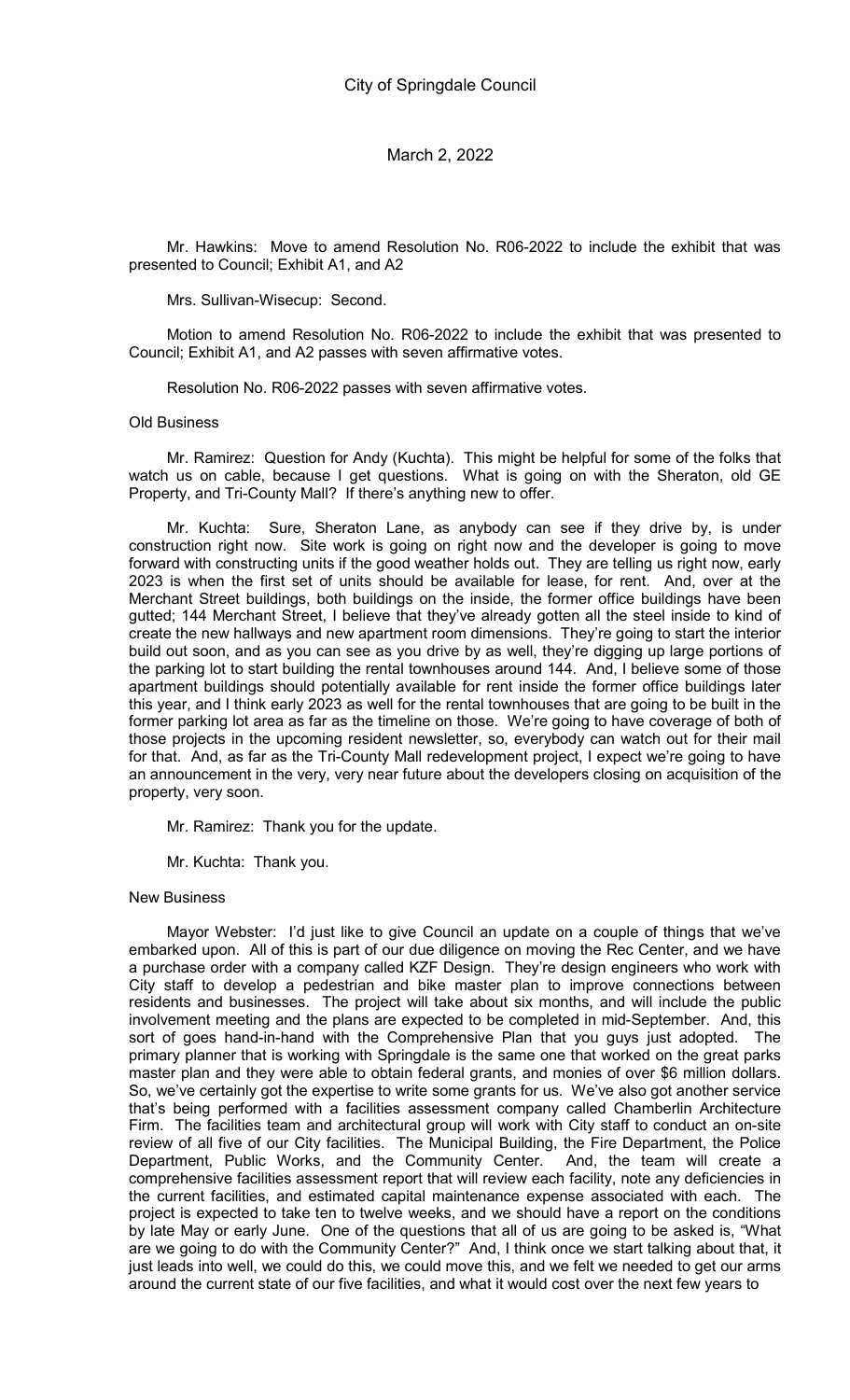Mayor Webster (continued): maintain those before we make a decision on what we want to do with the existing Community Center. So, both of those projects are ongoing.

#### Meetings and Announcements

Mrs. Sullivan-Wisecup: Planning Commission will meet in these chambers at 7:00 p.m. on Tuesday, March 8<sup>th</sup>.

Mrs. McNear: It's now March, so I wanted to remind every elected official about their filing for the Ohio Ethics Commission. That is due by May  $16<sup>th</sup>$ . Also had a challenge on this item because I ran into Mrs. Emerson over the weekend, and she said to tell everyone, "Hello" and to also put it in your faces that she's already filed. (Laughter) Thank you.

Mr. Jacobs: The Board of Health will meet on March  $10<sup>th</sup>$  at 7:00 p.m. adjacent to these chambers.

Mr. Jones: A couple of quick announcements here. Shred Day Event that Council has encouraged over the years for us to continue to schedule a handful of times a year will be Saturday, April  $9<sup>th</sup>$  at 9:30 a.m. and that will last up through 12:30 p.m. That will be at the Community Center in the parking lot and they always like to remind folks that the shredding will take place in the lot. Nothing is hauled off-site until after it is shredded. Also, upcoming Jaycees Easter Egg Hunt is Saturday, April 16<sup>th</sup> at 12:00 noon. It is scheduled for Ross Park. Mr. Wilson, our Director would like to remind me that that is subject to change, but for now, it's at Ross Park, and the discussions that the Mayor is referring to about the Community Center, we have a couple of planned engagements coming up for that. There's actually a banner put up across the roadway this week. Those engagements, the first one will be March  $23<sup>rd</sup>$  at 6:30 p.m. at the Community Center, and the second one location, on April 13<sup>th</sup> at 6:30 p.m. That's all. Thank you.

President Vanover: Thank you.

Communications from the Audience - None

Update on legislation still in development

Mr. Hawkins: As you review your Internal Memorandum, Item Number I was addressed with Ordinance No. 07-2022; An Ordinance Authorizing the Acceptance and Dedication of Strategic Parkway, Crossings Court, and Other Public Improvements Associated with the Springdale Commerce Park. That passed with a 7-0 vote. Item Number II was address with Ordinance No. 09-2022; An Ordinance Authorizing the Mayor and Clerk of Council/Finance Director to Enter into an Agreement with Mid-Miami Roofing for the Salt Dome Roof Replacement Project and Declaring an Emergency. That passed with a 7-0 vote. Item Number III was addressed with Ordinance No. 08-2022; An Ordinance Authorizing the Payment of Funds to the Ohio Department of Transportation (ODOT) for the Traffic Signal System Upgrade Project and Declaring an Emergency. That passed with a 7-0 vote. Item Number IV was addressed with Resolution No. R06-2022; A Resolution Adopting an Urban Redevelopment Plan for the Redevelopment of 11700 Princeton Pike. That passed with a 7-0 vote. Item Number V was addressed with Resolution No. R07-2022; A Resolution Adopting the Comprehensive Plan for the City of Springdale. That passed with a 6-1 vote. All other matters were forthcoming.

Recap of legislative items requested for next Council meeting

Mr. Hawkins: There's a request for a first reading of An Ordinance Approving a Major Modification to the Tri-County Commons Planned Unit Development and Approving the Preliminary Development Plan for the Property Located at 600 Kemper Commons Circle. And, that's unless there's anything else from Council or the Administration.